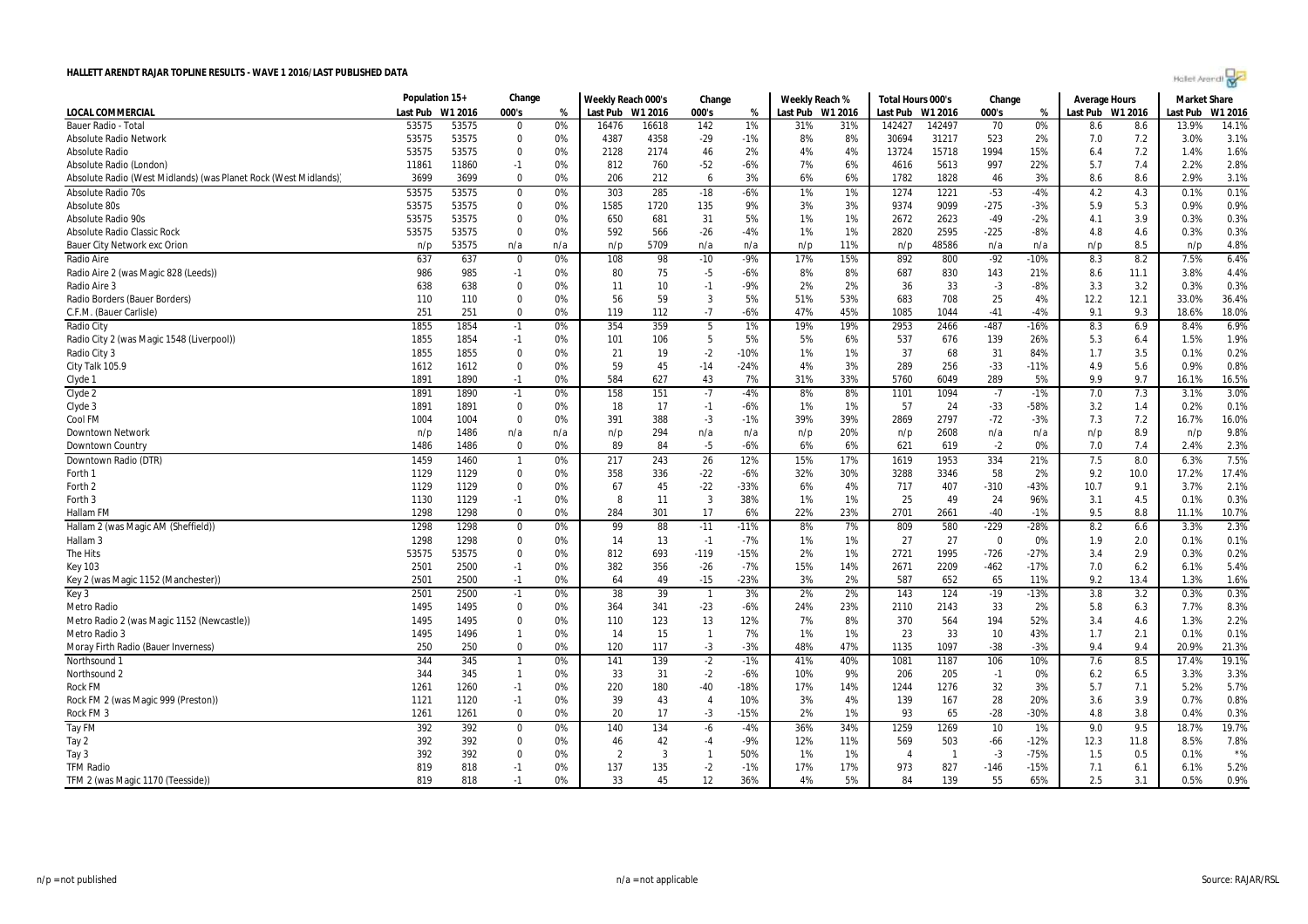| Holet Arendt |  |  |
|--------------|--|--|

|                                         | Population 15+ |         | Change           |    | Weekly Reach 000's |       | Change         |        | Weekly Reach % |         | Total Hours 000's |         | Change         |        | <b>Average Hours</b> |      | Market Share |         |
|-----------------------------------------|----------------|---------|------------------|----|--------------------|-------|----------------|--------|----------------|---------|-------------------|---------|----------------|--------|----------------------|------|--------------|---------|
| <b>LOCAL COMMERCIAL</b>                 | Last Pub       | W1 2016 | 000's            | %  | Last Pub W1 2016   |       | 000's          | %      | Last Pub       | W1 2016 | Last Pub          | W1 2016 | 000's          | %      | Last Pub W1 2016     |      | Last Pub     | W1 2016 |
| TFM <sub>3</sub>                        | 818            | 819     | $\mathbf{1}$     | 0% | 11                 | 12    |                | 9%     | 1%             | 1%      | 15                | 19      |                | 27%    | 1.4                  | 1.6  | 0.1%         | 0.1%    |
| Viking FM                               | 909            | 908     | $-1$             | 0% | 216                | 189   | $-27$          | $-13%$ | 23%            | 21%     | 1735              | 1401    | $-334$         | $-19%$ | 8.0                  | 7.4  | 9.1%         | 7.6%    |
| Viking FM 2 (was Magic 1161 (Hull))     | 909            | 908     | $-1$             | 0% | 61                 | 60    | $-1$           | $-2%$  | 7%             | 7%      | 530               | 586     | 56             | 11%    | 8.8                  | 9.7  | 2.8%         | 3.2%    |
| Viking 3                                | 909            | 909     | $\Omega$         | 0% | 6                  | -6    | $\mathbf 0$    | 0%     | 1%             | 1%      | 17                | 19      | $\overline{2}$ | 12%    | 3.0                  | 3.4  | 0.1%         | 0.1%    |
| Wave 105 FM (Bauer South Coast)         | 1811           | 1812    | $\mathbf{1}$     | 0% | 382                | 364   | $-18$          | $-5%$  | 21%            | 20%     | 3872              | 3972    | 100            | 3%     | 10.1                 | 10.9 | 10.0%        | 10.9%   |
| West Sound (Bauer Southwest Scotland)   | 395            | 395     | $\mathbf 0$      | 0% | $\overline{177}$   | 187   | 10             | 6%     | 45%            | 47%     | 1566              | 1615    | 49             | 3%     | 8.8                  | 8.7  | 20.2%        | 21.3%   |
| Heat                                    | 53575          | 53575   | $\mathbf 0$      | 0% | 950                | 878   | $-72$          | -8%    | 2%             | 2%      | 3384              | 2988    | $-396$         | $-12%$ | 3.6                  | 3.4  | 0.3%         | 0.3%    |
| Kerrang!                                | 53575          | 53575   | $\Omega$         | 0% | 870                | 787   | $-83$          | $-10%$ | 2%             | 1%      | 4124              | 3370    | $-754$         | $-18%$ | 4.7                  | 4.3  | 0.4%         | 0.3%    |
| Kiss Network                            | 53575          | 53575   | $\mathbf 0$      | 0% | 5391               | 5394  | -3             | 0%     | 10%            | 10%     | 29239             | 28971   | $-268$         | $-1%$  | 5.4                  | 5.4  | 2.9%         | 2.9%    |
| Kiss                                    | 53575          | 53575   | $\Omega$         | 0% | 4434               | 4478  | 44             | 1%     | 8%             | 8%      | 21488             | 21486   | $-2$           | 0%     | 4.8                  | 4.8  | 2.1%         | 2.1%    |
| Kiss (East)                             | 2116           | 2116    | 0                | 0% | 457                | 457   | 0              | 0%     | 22%            | 22%     | 2885              | 2848    | $-37$          | $-1%$  | 6.3                  | 6.2  | 6.3%         | 6.1%    |
| Kiss (London)                           | 11861          | 11860   | $-1$             | 0% | 2015               | 2011  | $-4$           | 0%     | 17%            | 17%     | 10270             | 8726    | $-1544$        | $-15%$ | 5.1                  | 4.3  | 4.9%         | 4.4%    |
| Kiss (West)                             | 2429           | 2429    | $\Omega$         | 0% | 449                | 442   | $-7$           | $-2%$  | 18%            | 18%     | 2679              | 2451    | $-228$         | $-9%$  | 6.0                  | 5.5  | 5.3%         | 5.0%    |
| Kiss Fresh                              | 53575          | 53575   | $\Omega$         | 0% | 553                | 548   | $-5$           | $-1%$  | 1%             | 1%      | 1785              | 1703    | $-82$          | $-5%$  | 3.2                  | 3.1  | 0.2%         | 0.2%    |
| Kisstory                                | 53575          | 53575   | $\Omega$         | 0% | 1403               | 1441  | 38             | 3%     | 3%             | 3%      | 5456              | 5622    | 166            | 3%     | 3.9                  | 3.9  | 0.5%         | 0.6%    |
| Magic Network                           | 53575          | 53575   | $\mathbf 0$      | 0% | 3327               | 3434  | 107            | 3%     | 6%             | 6%      | 17509             | 18391   | 882            | 5%     | 5.3                  | 5.4  | 1.7%         | 1.8%    |
| Magic (London)                          | 11861          | 11860   | $-1$             | 0% | 1921               | 1745  | $-176$         | -9%    | 16%            | 15%     | 10394             | 8812    | $-1582$        | $-15%$ | 5.4                  | 5.1  | 4.9%         | 4.4%    |
| <b>Planet Rock</b>                      | 53575          | 53575   | $\mathbf 0$      | 0% | 1147               | 1265  | 118            | 10%    | 2%             | 2%      | 7771              | 10133   | 2362           | 30%    | 6.8                  | 8.0  | 0.8%         | 1.0%    |
| Total Global Radio (UK)                 | 53575          | 53575   | $\mathbf 0$      | 0% | 22443              | 22199 | $-244$         | $-1%$  | 42%            | 41%     | 197401            | 192932  | $-4469$        | $-2%$  | 8.8                  | 8.7  | 19.3%        | 19.1%   |
| Classic FM                              | 53575          | 53575   | $\Omega$         | 0% | 5520               | 5121  | $-399$         | $-7%$  | 10%            | 10%     | 35478             | 32497   | $-2981$        | $-8%$  | 6.4                  | 6.3  | 3.5%         | 3.2%    |
| Capital Brand (UK)                      | 53575          | 53575   | $\boldsymbol{0}$ | 0% | 8112               | 8162  | 50             | 1%     | 15%            | 15%     | 45749             | 44288   | $-1461$        | $-3%$  | 5.6                  | 5.4  | 4.5%         | 4.4%    |
| Capital Network (UK)                    | 53575          | 53575   | $\mathbf 0$      | 0% | 7502               | 7552  | 50             | 1%     | 14%            | 14%     | 40868             | 39541   | $-1327$        | $-3%$  | 5.4                  | 5.2  | 4.0%         | 3.9%    |
| Capital Birmingham                      | 2223           | 2223    | $\mathbf 0$      | 0% | 467                | 454   | $-13$          | $-3%$  | 21%            | 20%     | 2674              | 2399    | $-275$         | $-10%$ | 5.7                  | 5.3  | 7.5%         | 7.1%    |
| <b>Capital East Midlands</b>            | 2246           | 2249    | 3                | 0% | 484                | 504   | 20             | 4%     | 22%            | 22%     | 3031              | 3206    | 175            | 6%     | 6.3                  | 6.4  | 7.0%         | 7.6%    |
| Capital East Midlands - Derbyshire      | 557            | 556     | $-1$             | 0% | 122                | 131   | q              | 7%     | 22%            | 24%     | 773               | 923     | 150            | 19%    | 6.3                  | 7.0  | 6.6%         | 7.8%    |
| Capital East Midlands - Leicestershire  | 772            | 770     | $-2$             | 0% | 149                | 165   | 16             | 11%    | 19%            | 21%     | 820               | 952     | 132            | 16%    | 5.5                  | 5.8  | 6.2%         | 7.6%    |
| Capital East Midlands - Nottinghamshire | 1222           | 1226    | $\overline{4}$   | 0% | 252                | 245   | $-7$           | $-3%$  | 21%            | 20%     | 1715              | 1688    | $-27$          | $-2%$  | 6.8                  | 6.9  | 7.0%         | 7.1%    |
| Capital Liverpool (was 107.6 Juice FM)  | 1066           | 1064    | $-2$             | 0% | 213                | 228   | 15             | 7%     | 20%            | 21%     | 1951              | 1699    | $-252$         | $-13%$ | 9.1                  | 7.4  | 9.7%         | 8.0%    |
| Capital London                          | 11861          | 11860   | $-1$             | 0% | 2077               | 2286  | 209            | 10%    | 18%            | 19%     | 8512              | 9474    | 962            | 11%    | 4.1                  | 4.1  | 4.0%         | 4.7%    |
| Capital Manchester                      | 2930           | 2929    | $-1$             | 0% | 527                | 494   | $-33$          | $-6%$  | 18%            | 17%     | 3031              | 2826    | $-205$         | $-7%$  | 5.7                  | 5.7  | 5.8%         | 5.9%    |
| <b>Capital North East</b>               | 2226           | 2226    | $\mathbf 0$      | 0% | 520                | 488   | $-32$          | $-6%$  | 23%            | 22%     | 3156              | 2561    | $-595$         | $-19%$ | 6.1                  | 5.2  | 7.6%         | 6.4%    |
| <b>Capital North West and Wales</b>     | 1028           | 1028    | $\mathbf 0$      | 0% | 147                | 155   | 8              | 5%     | 14%            | 15%     | 952               | 827     | $-125$         | $-13%$ | 6.5                  | 5.3  | 4.5%         | 3.8%    |
| <b>Capital Scotland</b>                 | 2795           | 2795    | $\Omega$         | 0% | 570                | 573   | 3              | 1%     | 20%            | 21%     | 3004              | 3358    | 354            | 12%    | 5.3                  | 5.9  | 5.9%         | 6.6%    |
| Capital South Coast                     | 1167           | 1167    | $\mathbf 0$      | 0% | 219                | 202   | $-17$          | -8%    | 19%            | 17%     | 1246              | 1149    | $-97$          | $-8%$  | 5.7                  | 5.7  | 5.0%         | 4.8%    |
| Capital South Wales                     | 1033           | 1033    | $\Omega$         | 0% | 161                | 170   | q              | 6%     | 16%            | 16%     | 1024              | 761     | $-263$         | $-26%$ | 6.4                  | 4.5  | 4.8%         | 3.7%    |
| Capital Yorkshire                       | 4535           | 4535    | 0                | 0% | 987                | 1023  | 36             | 4%     | 22%            | 23%     | 6696              | 7225    | 529            | 8%     | 6.8                  | 7.1  | 7.8%         | 8.3%    |
| Capital XTRA (UK)                       | 53575          | 53575   | $\mathbf 0$      | 0% | 1168               | 1202  | 34             | 3%     | 2%             | 2%      | 4881              | 4747    | $-134$         | $-3%$  | 4.2                  | 3.9  | 0.5%         | 0.5%    |
| Capital XTRA (London)                   | 11861          | 11860   | $-1$             | 0% | 569                | 548   | $-21$          | -4%    | 5%             | 5%      | 2406              | 2170    | $-236$         | $-10%$ | 4.2                  | 4.0  | 1.1%         | 1.1%    |
| Gold Network (UK)                       | 53575          | 53575   | $\Omega$         | 0% | 995                | 1053  | 58             | 6%     | 2%             | 2%      | 7542              | 7112    | $-430$         | $-6%$  | 7.6                  | 6.8  | 0.7%         | 0.7%    |
| <b>Gold East Midlands</b>               | 2246           | 2249    | 3                | 0% | 81                 | 65    | $-16$          | $-20%$ | 4%             | 3%      | 819               | 761     | $-58$          | $-7%$  | 10.1                 | 11.6 | 1.9%         | 1.8%    |
| <b>Gold London</b>                      | 11861          | 11860   | $-1$             | 0% | 337                | 250   | $-87$          | $-26%$ | 3%             | 2%      | 2590              | 2143    | $-447$         | $-17%$ | 7.7                  | 8.6  | 1.2%         | 1.1%    |
| <b>Gold Manchester</b>                  | 2930           | 2929    | $-1$             | 0% | 69                 | 70    | $\overline{1}$ | 1%     | 2%             | 2%      | 754               | 492     | $-262$         | $-35%$ | 11.0                 | 7.1  | 1.4%         | 1.0%    |
| Heart Network (UK                       | 53575          | 53575   | $\mathbf 0$      | 0% | 9152               | 9014  | $-138$         | $-2%$  | 17%            | 17%     | 65739             | 63474   | $-2265$        | $-3%$  | 7.2                  | 7.0  | 6.4%         | 6.3%    |
| Heart Cambridgeshire                    | 878            | 878     | $\mathbf 0$      | 0% | 247                | 265   | 18             | 7%     | 28%            | 30%     | 1779              | 1871    | 92             | 5%     | 7.2                  | 7.1  | 9.8%         | 10.4%   |
| Heart East Anglia                       | 1217           | 1217    | $\Omega$         | 0% | 304                | 296   | -8             | -3%    | 25%            | 24%     | 2092              | 2034    | $-58$          | $-3%$  | 6.9                  | 6.9  | 7.7%         | 7.3%    |
| Heart East Anglia - Norfolk             | 659            | 659     | $\mathbf 0$      | 0% | 175                | 161   | $-14$          | -8%    | 27%            | 24%     | 1038              | 1054    | 16             | 2%     | 5.9                  | 6.6  | 6.9%         | 6.9%    |
| Heart East Anglia - Suffolk             | 564            | 564     | $\Omega$         | 0% | 128                | 135   | -7             | 5%     | 23%            | 24%     | 1000              | 968     | $-32$          | $-3%$  | 7.8                  | 7.2  | 8.1%         | 7.6%    |
| Heart Essex                             | 1363           | 1363    | $\mathbf 0$      | 0% | 383                | 393   | 10             | 3%     | 28%            | 29%     | 3260              | 3197    | $-63$          | $-2%$  | 8.5                  | 8.1  | 11.4%        | 10.9%   |
| Heart Essex - Chelmsford & Southend     | 1035           | 1035    | $\mathbf 0$      | 0% | 302                | 328   | 26             | 9%     | 29%            | 32%     | 2634              | 2739    | 105            | 4%     | 8.7                  | 8.4  | 12.4%        | 12.3%   |
| <b>Heart Four Counties</b>              | 2072           | 2072    | $\Omega$         | 0% | 536                | 551   | 15             | 3%     | 26%            | 27%     | 3715              | 4010    | 295            | 8%     | 6.9                  | 7.3  | 9.4%         | 10.2%   |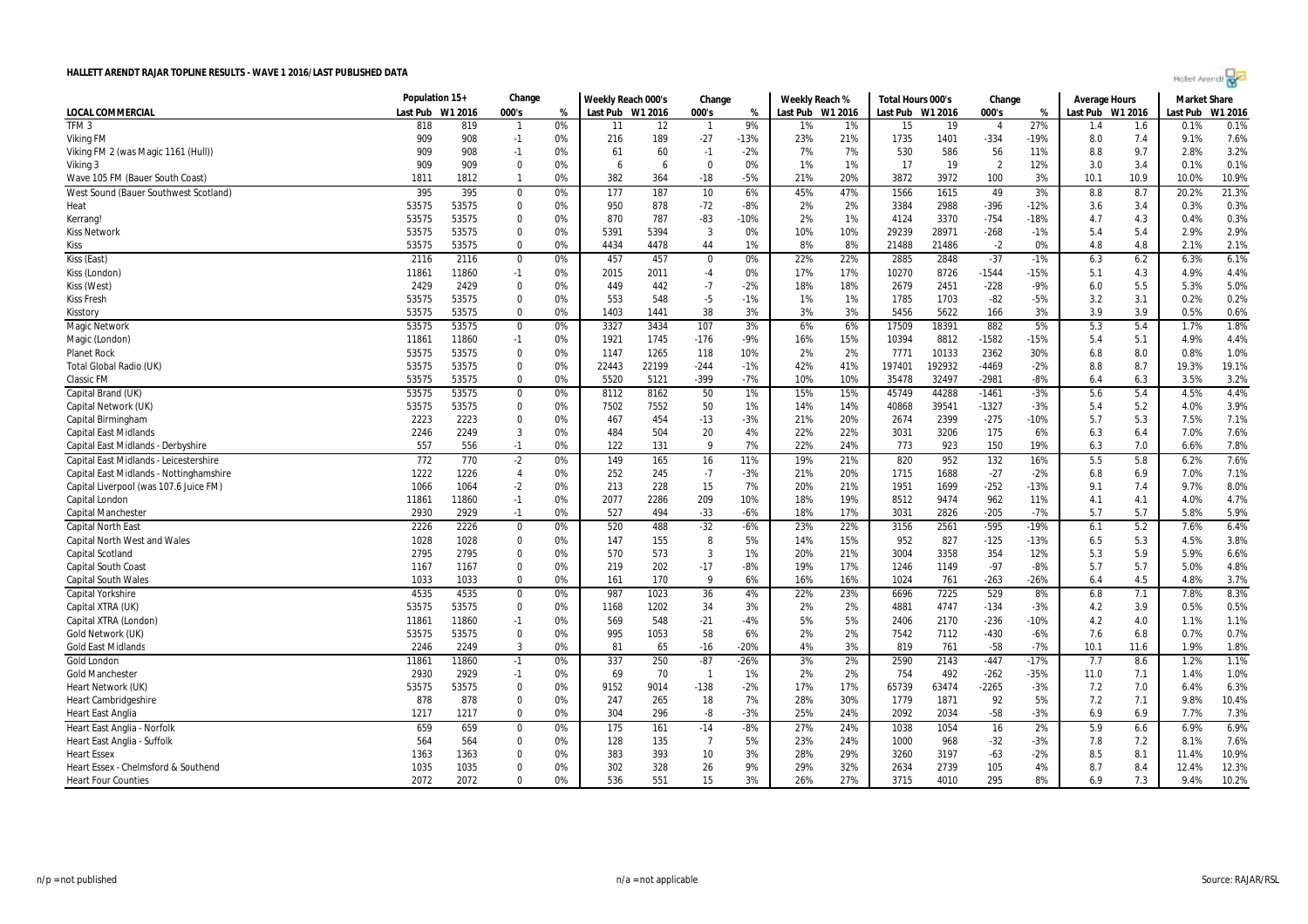| Holet Arendi |  |
|--------------|--|

|                                             | Population 15+ |         | Change         |    | Weekly Reach 000's |      | Change       |        | Weekly Reach % |                  | Total Hours 000's |       | Change  |        | <b>Average Hours</b> |      | <b>Market Share</b> |         |
|---------------------------------------------|----------------|---------|----------------|----|--------------------|------|--------------|--------|----------------|------------------|-------------------|-------|---------|--------|----------------------|------|---------------------|---------|
| LOCAL COMMERCIAL                            | Last Pub       | W1 2016 | 000's          | %  | Last Pub W1 2016   |      | 000's        | %      |                | Last Pub W1 2016 | Last Pub W1 2016  |       | 000's   | %      | Last Pub W1 2016     |      | Last Pub            | W1 2016 |
| Heart Four Counties - Beds/Bucks/Herts      | 803            | 805     | $\overline{2}$ | 0% | 177                | 171  | -6           | $-3%$  | 22%            | 21%              | 1124              | 1030  | $-94$   | $-8%$  | 6.4                  | 6.0  | 7.8%                | 7.4%    |
| Heart Four Counties - Northamptonshire      | 561            | 561     | $\mathbf 0$    | 0% | 173                | 186  | 13           | 8%     | 31%            | 33%              | 1159              | 1370  | 211     | 18%    | 6.7                  | 7.4  | 10.2%               | 12.0%   |
| Heart Kent                                  | 1248           | 1248    | $\mathbf 0$    | 0% | 386                | 359  | $-27$        | $-7%$  | 31%            | 29%              | 3261              | 2710  | $-551$  | $-17%$ | 8.4                  | 7.5  | 11.3%               | 9.4%    |
| Heart London                                | 11861          | 11860   | $-1$           | 0% | 1804               | 1547 | $-257$       | $-14%$ | 15%            | 13%              | 9064              | 9482  | 418     | 5%     | 5.0                  | 6.1  | 4.3%                | 4.7%    |
| <b>Heart North East</b>                     | 2286           | 2286    | $\Omega$       | 0% | 348                | 324  | $-24$        | $-7%$  | 15%            | 14%              | 2549              | 2012  | $-537$  | $-21%$ | 7.3                  | 6.2  | 6.0%                | 4.8%    |
| <b>Heart North Wales</b>                    | 725            | 726     | $\mathbf{1}$   | 0% | 146                | 139  | $-7$         | $-5%$  | 20%            | 19%              | 928               | 1263  | 335     | 36%    | 6.4                  | 9.1  | 6.3%                | 8.3%    |
| <b>Heart North West</b>                     | 5609           | 5609    | 0              | 0% | 606                | 631  | 25           | 4%     | 11%            | 11%              | 5545              | 5406  | -139    | $-3%$  | 9.1                  | 8.6  | 5.4%                | 5.4%    |
| <b>Heart Scotland</b>                       | 2795           | 2795    | $\mathbf 0$    | 0% | 427                | 411  | $-16$        | $-4%$  | 15%            | 15%              | 3411              | 3641  | 230     | 7%     | 8.0                  | 8.8  | 6.7%                | 7.1%    |
| <b>Heart Solent</b>                         | 1834           | 1834    | $\mathbf 0$    | 0% | 312                | 274  | $-38$        | $-12%$ | 17%            | 15%              | 1959              | 1523  | $-436$  | $-22%$ | 6.3                  | 5.6  | 5.0%                | 4.1%    |
| <b>Heart South Wales</b>                    | 1887           | 1887    | $\Omega$       | 0% | 522                | 459  | $-63$        | $-12%$ | 28%            | 24%              | 4799              | 4264  | $-535$  | $-11%$ | 9.2                  | 9.3  | 12.1%               | 11.5%   |
| <b>Heart South West</b>                     | 1438           | 1437    | $-1$           | 0% | 407                | 391  | $-16$        | $-4%$  | 28%            | 27%              | 3248              | 3134  | $-114$  | $-4%$  | 8.0                  | 8.0  | 9.8%                | 9.5%    |
| Heart South West - Cornwall                 | 463            | 462     | $-1$           | 0% | 117                | 102  | $-15$        | $-13%$ | 25%            | 22%              | 946               | 801   | $-145$  | $-15%$ | 8.1                  | 7.9  | 8.5%                | 7.1%    |
| <b>Heart Sussex</b>                         | 1415           | 1414    | $-1$           | 0% | 350                | 333  | $-17$        | $-5%$  | 25%            | 24%              | 2856              | 2770  | -86     | $-3%$  | 8.2                  | 8.3  | 9.7%                | 9.0%    |
| <b>Heart Thames Valley</b>                  | 1460           | 1460    | 0              | 0% | 398                | 393  | $-5$         | $-1%$  | 27%            | 27%              | 2687              | 2463  | $-224$  | $-8%$  | 6.7                  | 6.3  | 9.3%                | 8.4%    |
| Heart Thames Valley - Berks & N.Hants       | 773            | 772     | $-1$           | 0% | 232                | 229  | $-3$         | $-1%$  | 30%            | 30%              | 1502              | 1473  | $-29$   | $-2%$  | 6.5                  | 6.4  | 9.7%                | 9.6%    |
| Heart Thames Valley - Oxfordshire           | 688            | 688     | 0              | 0% | 166                | 164  | $-2$         | $-1%$  | 24%            | 24%              | 1185              | 990   | $-195$  | -16%   | 7.1                  | 6.0  | 8.8%                | 7.2%    |
| <b>Heart West Country</b>                   | 2244           | 2244    | $\mathbf 0$    | 0% | 655                | 700  | 45           | 7%     | 29%            | 31%              | 5592              | 5583  | $-9$    | 0%     | 8.5                  | 8.0  | 12.1%               | 11.6%   |
| Heart West Country - Bristol/Weston & Bath  | 1414           | 1414    | $\Omega$       | 0% | 391                | 440  | 49           | 13%    | 28%            | 31%              | 3118              | 3333  | 215     | 7%     | 8.0                  | 7.6  | 11.0%               | 11.2%   |
| <b>Heart West Midlands</b>                  | 3733           | 3733    | $\Omega$       | 0% | 689                | 709  | 20           | 3%     | 18%            | 19%              | 4164              | 3856  | $-308$  | $-7%$  | 6.0                  | 5.4  | 6.7%                | 6.4%    |
| Heart Yorkshire                             | 3138           | 3138    | $\Omega$       | 0% | 389                | 402  | 13           | 3%     | 12%            | 13%              | 3014              | 2912  | $-102$  | $-3%$  | 7.8                  | 7.2  | 5.3%                | 5.0%    |
| LBC Network (UK)                            | 53575          | 53575   | 0              | 0% | 1439               | 1540 | 101          | 7%     | 3%             | 3%               | 14101             | 15241 | 1140    | 8%     | 9.8                  | 9.9  | 1.4%                | 1.5%    |
| LBC 97.3                                    | 11861          | 11860   | $-1$           | 0% | 1040               | 1001 | $-39$        | $-4%$  | 9%             | 8%               | 10890             | 8993  | $-1897$ | $-17%$ | 10.5                 | 9.0  | 5.2%                | 4.5%    |
| LBC London News (was LBC News 1152)         | 11861          | 11860   | $-1$           | 0% | 489                | 482  | $-7$         | $-1%$  | 4%             | 4%               | 2154              | 2526  | 372     | 17%    | 4.4                  | 5.2  | 1.0%                | 1.3%    |
| Smooth Brand (UK)                           | 53575          | 53575   | 0              | 0% | 5528               | 5414 | $-114$       | $-2%$  | 10%            | 10%              | 43262             | 41043 | $-2219$ | $-5%$  | 7.8                  | 7.6  | 4.2%                | 4.1%    |
| Smooth Extra                                | 53575          | 53575   | $\Omega$       | 0% | 904                | 910  | 6            | 1%     | 2%             | 2%               | 6026              | 4310  | $-1716$ | $-28%$ | 6.7                  | 4.7  | 0.6%                | 0.4%    |
| Smooth Radio Network (UK)                   | 53575          | 53575   | 0              | 0% | 4870               | 4800 | $-70$        | $-1%$  | 9%             | 9%               | 37499             | 35970 | $-1529$ | $-4%$  | 7.7                  | 7.5  | 3.7%                | 3.6%    |
| Smooth Radio Cambridgeshire                 | 878            | 878     | $\Omega$       | 0% | 47                 | 44   | $-3$         | $-6%$  | 5%             | 5%               | 249               | 396   | 147     | 59%    | 5.2                  | 9.1  | 1.4%                | 2.2%    |
| Smooth Radio Devon                          | 1028           | 1028    | $\mathbf 0$    | 0% | 43                 | 44   | $\mathbf{1}$ | 2%     | 4%             | 4%               | 255               | 373   | 118     | 46%    | 6.0                  | 8.6  | 1.1%                | 1.6%    |
| Smooth Radio East Anglia                    | 1217           | 1217    | 0              | 0% | 76                 | 63   | $-13$        | $-17%$ | 6%             | 5%               | 906               | 635   | $-271$  | -30%   | 11.9                 | 10.1 | 3.3%                | 2.3%    |
| Smooth Radio East Midlands                  | 2484           | 2484    | $\Omega$       | 0% | 396                | 380  | $-16$        | $-4%$  | 16%            | 15%              | 3106              | 2878  | $-228$  | $-7%$  | 7.8                  | 7.6  | 6.6%                | 6.2%    |
| Smooth Radio Essex                          | 1363           | 1363    | 0              | 0% | 63                 | 70   | - 7          | 11%    | 5%             | 5%               | 346               | 433   | 87      | 25%    | 5.5                  | 6.2  | 1.2%                | 1.5%    |
| <b>Smooth Radio Four Counties</b>           | 2072           | 2072    | $\mathbf 0$    | 0% | 85                 | 69   | $-16$        | -19%   | 4%             | 3%               | 855               | 504   | $-351$  | $-41%$ | 10.1                 | 7.3  | 2.2%                | 1.3%    |
| Smooth Radio Kent                           | 1248           | 1248    | $\Omega$       | 0% | 74                 | 77   | 3            | 4%     | 6%             | 6%               | 497               | 621   | 124     | 25%    | 6.7                  | 8.1  | 1.7%                | 2.2%    |
| Smooth Radio London                         | 11861          | 11860   | $-1$           | 0% | 800                | 779  | $-21$        | $-3%$  | 7%             | 7%               | 5424              | 5429  | 5       | 0%     | 6.8                  | 7.0  | 2.6%                | 2.7%    |
| Smooth Radio North East                     | 2286           | 2286    | $\Omega$       | 0% | 492                | 489  | $-3$         | $-1%$  | 22%            | 21%              | 4003              | 3687  | $-316$  | $-8%$  | 8.1                  | 7.5  | 9.4%                | 8.9%    |
| <b>Smooth Radio North West</b>              | 5609           | 5609    | 0              | 0% | 992                | 1004 | 12           | 1%     | 18%            | 18%              | 7440              | 7171  | $-269$  | $-4%$  | 7.5                  | 7.1  | 7.2%                | 7.1%    |
| Smooth Radio North West and Wales           | 1028           | 1028    | $\mathbf 0$    | 0% | 125                | 107  | $-18$        | $-14%$ | 12%            | 10%              | 1013              | 726   | $-287$  | -28%   | 8.1                  | 6.8  | 4.7%                | 3.3%    |
| Smooth Radio Scotland                       | 1982           | 1982    | 0              | 0% | 405                | 416  | 11           | 3%     | 20%            | 21%              | 3268              | 3409  | 141     | 4%     | 8.1                  | 8.2  | 8.7%                | 8.9%    |
| Smooth Radio Solent                         | 1834           | 1834    | $\mathbf 0$    | 0% | 54                 | 77   | 23           | 43%    | 3%             | 4%               | 584               | 580   | $-4$    | $-1%$  | 10.9                 | 7.5  | 1.5%                | 1.6%    |
| Smooth Radio South Wales                    | 1033           | 1033    | $\Omega$       | 0% | 52                 | 51   | $-1$         | $-2%$  | 5%             | 5%               | 489               | 569   | 80      | 16%    | 9.4                  | 11.1 | 2.3%                | 2.8%    |
| <b>Smooth Radio Sussex</b>                  | 1415           | 1414    | $-1$           | 0% | 79                 | 63   | $-16$        | $-20%$ | 6%             | 4%               | 713               | 249   | $-464$  | $-65%$ | 9.0                  | 4.0  | 2.4%                | 0.8%    |
| <b>Smooth Radio Thames Valley</b>           | 1460           | 1460    | $\Omega$       | 0% | 61                 | 39   | $-22$        | -36%   | 4%             | 3%               | 216               | 214   | $-2$    | $-1%$  | 3.5                  | 5.4  | 0.7%                | 0.7%    |
| <b>Smooth Radio West Country</b>            | 2244           | 2244    | $\mathbf 0$    | 0% | 102                | 83   | $-19$        | $-19%$ | 5%             | 4%               | 818               | 810   | -8      | $-1%$  | 8.0                  | 9.7  | 1.8%                | 1.7%    |
| Smooth Radio West Midlands                  | 3733           | 3733    | $\mathbf 0$    | 0% | 479                | 477  | $-2$         | 0%     | 13%            | 13%              | 4338              | 4536  | 198     | 5%     | 9.1                  | 9.5  | 7.0%                | 7.5%    |
| Radio X Network (UK) (was XFM Network (UK)) | 53575          | 53575   | $\mathbf 0$    | 0% | 1225               | 1240 | 15           | 1%     | 2%             | 2%               | 6928              | 8830  | 1902    | 27%    | 5.7                  | 7.1  | 0.7%                | 0.9%    |
| Radio X London (was XFM London)             | 11861          | 11860   | $-1$           | 0% | 517                | 337  | $-180$       | $-35%$ | 4%             | 3%               | 2962              | 1997  | $-965$  | $-33%$ | 5.7                  | 5.9  | 1.4%                | 1.0%    |
| Radio X Manchester (was XFM Manchester)     | 2930           | 2929    | $-1$           | 0% | 183                | 179  | $-4$         | $-2%$  | 6%             | 6%               | 1011              | 1239  | 228     | 23%    | 5.5                  | 6.9  | 1.9%                | 2.6%    |
| UTV Radio (inc. talkSPORT)                  | 53575          | 53575   | $\mathbf 0$    | 0% | 4195               | 4178 | $-17$        | 0%     | 8%             | 8%               | 29827             | 29035 | $-792$  | $-3%$  | 7.1                  | 7.0  | 2.9%                | 2.9%    |
| Peak 107 FM                                 | 420            | 419     | $-1$           | 0% | 76                 | 77   | $\mathbf{1}$ | 1%     | 18%            | 18%              | 576               | 638   | 62      | 11%    | 7.5                  | 8.2  | 6.6%                | 7.4%    |
| Pulse 1 (was The Pulse)                     | 883            | 882     | $-1$           | 0% | 110                | 123  | 13           | 12%    | 12%            | 14%              | 573               | 621   | 48      | 8%     | 5.2                  | 5.0  | 4.1%                | 4.0%    |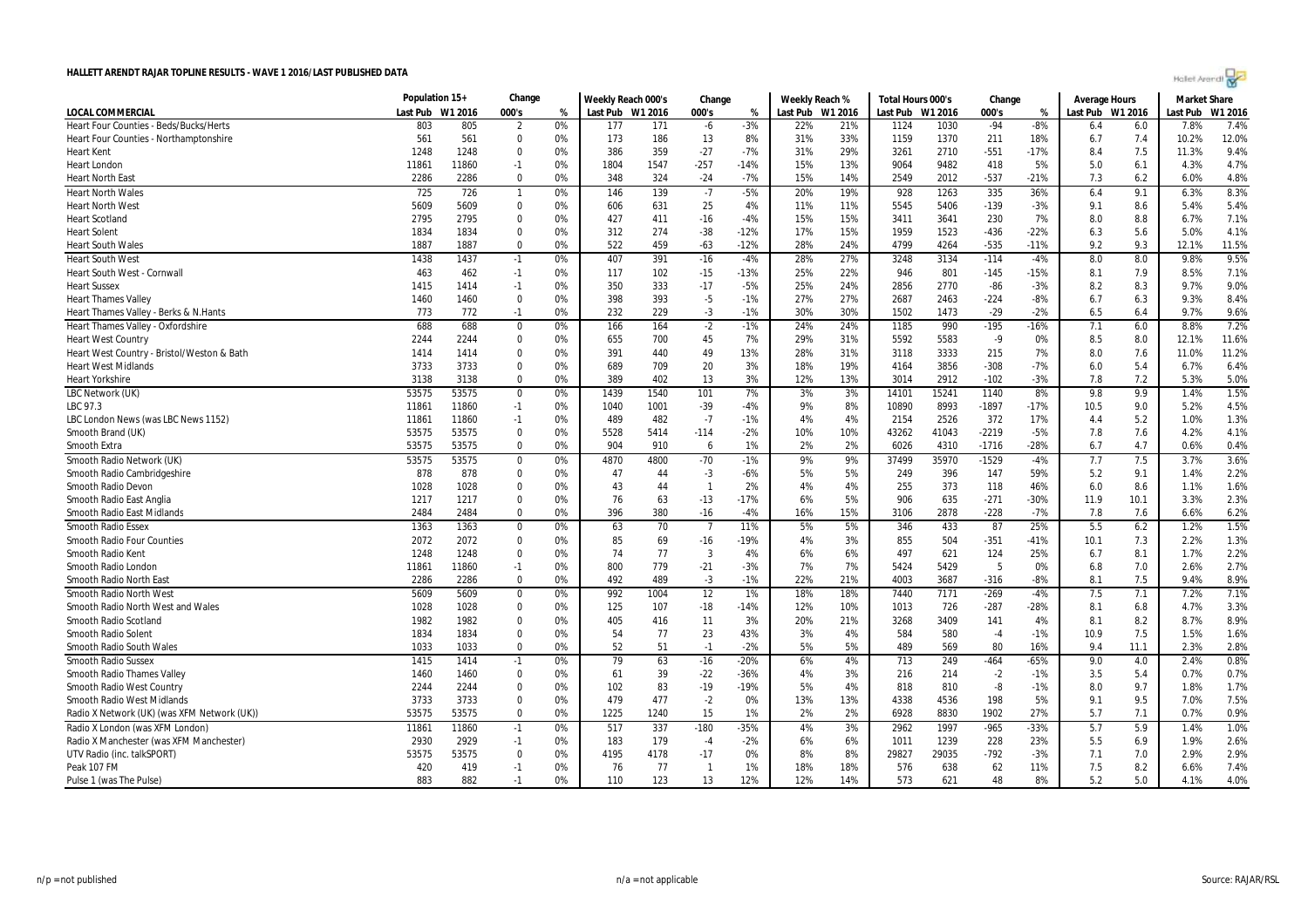

|                         | Population 15+   |       | Change |    | Weekly Reach 000's |      | Change |        | Weekly Reach % |                  | Total Hours 000's |         | Change |        | Average Hours |         | <b>Market Share</b> |       |
|-------------------------|------------------|-------|--------|----|--------------------|------|--------|--------|----------------|------------------|-------------------|---------|--------|--------|---------------|---------|---------------------|-------|
| LOCAL COMMERCIAL        | Last Pub W1 2016 |       | 000's  |    | Last Pub W1 2016   |      | 000's  |        |                | Last Pub W1 2016 | Last Pub          | W1 2016 | 000's  |        | Last Pub      | W1 2016 | Last Pub W1 2016    |       |
| Pulse 2                 | 883              | 882   |        | 0% | 41                 |      |        | 2%     | 5%             |                  | 186               | 246     | 60     | 32%    |               | 5.8     | 1.3%                | 1.6%  |
| Signal 107              | 1025             | 1025  |        | 0% | 69                 | 56   | $-13$  | $-19%$ | 7%             | 5%               | 396               | 152     | $-244$ | $-62%$ | 5.8           | 2.7     | 2.0%                | 0.9%  |
| Signal One              | 796              | 795   | $-1$   | 0% | 266                | 266  |        | U%     | 33%            | 33%              | 2752              | 2628    | $-124$ | -5%    | 10.3          | 9.9     | 16.6%               | 15.0% |
| Signal Two              | 796              | 795   | - 11   | 0% | 54                 | 68   | 14     | 26%    | 7%             | 9%               | 658               | 728     | 70     | 11%    | 12.2          | 10.6    | 4.0%                | 4.1%  |
| Swansea Sound - 1170 MW | 471              | 471   |        | 0% | 39                 | 36   | -5     | -8%    | 8%             | 8%               | 276               | 304     | 28     | 10%    | 7.0           |         | 2.8%                | 3.1%  |
| talkSPORT               | 53575            | 53575 |        | 0% | 3061               | 3088 | 27     | 1%     | 6%             | 6%               | 18145             | 18531   | 386    | 2%     | 5.9           | 6.0     | 1.8%                | 1.8%  |
| 107.4 Tower FM          | 439              | 438   |        | 0% | 47                 | 43   | -4     | -9%    | 11%            | 10%              | 144               | 109     | -35    | $-24%$ | 3.0           |         | 1.8%                | 1.4%  |
| 96.4 FM The Wave        | 471              | 471   |        | 0% | 149                | 150  |        | 1%     | 32%            | 32%              | 1371              | 1415    | 44     | 3%     | 9.2           | 9.4     | 13.7%               | 14.5% |
| U105                    | 890              | 890   |        | 0% | 237                | 229  | -8     | $-3%$  | 27%            | 26%              | 2302              | 2132    | $-170$ | $-7%$  | 9.7           | 9.3     | 14.8%               | 13.7% |
| Radio Wave 96.5 FM      | 233              | 233   |        | 0% | 72                 | 73   |        | 1%     | 31%            | 31%              | 563               | 609     | 46     | 8%     | 7.8           | 8.3     | 12.0%               | 13.5% |
| 107.2 Wire FM           | 270              | 270   |        | 0% | 38                 | 39   |        | 3%     | 14%            | 14%              | 347               | 289     | $-58$  | $-17%$ | 9.1           | 7.4     | 7.3%                | 6.0%  |
| 102.4 Wish FM           | 457              | 458   |        | 0% | 93                 | 80   | $-13$  | $-14%$ | 20%            | 18%              | 487               | 489     |        | 0%     |               | 6.1     | 5.3%                | 5.3%  |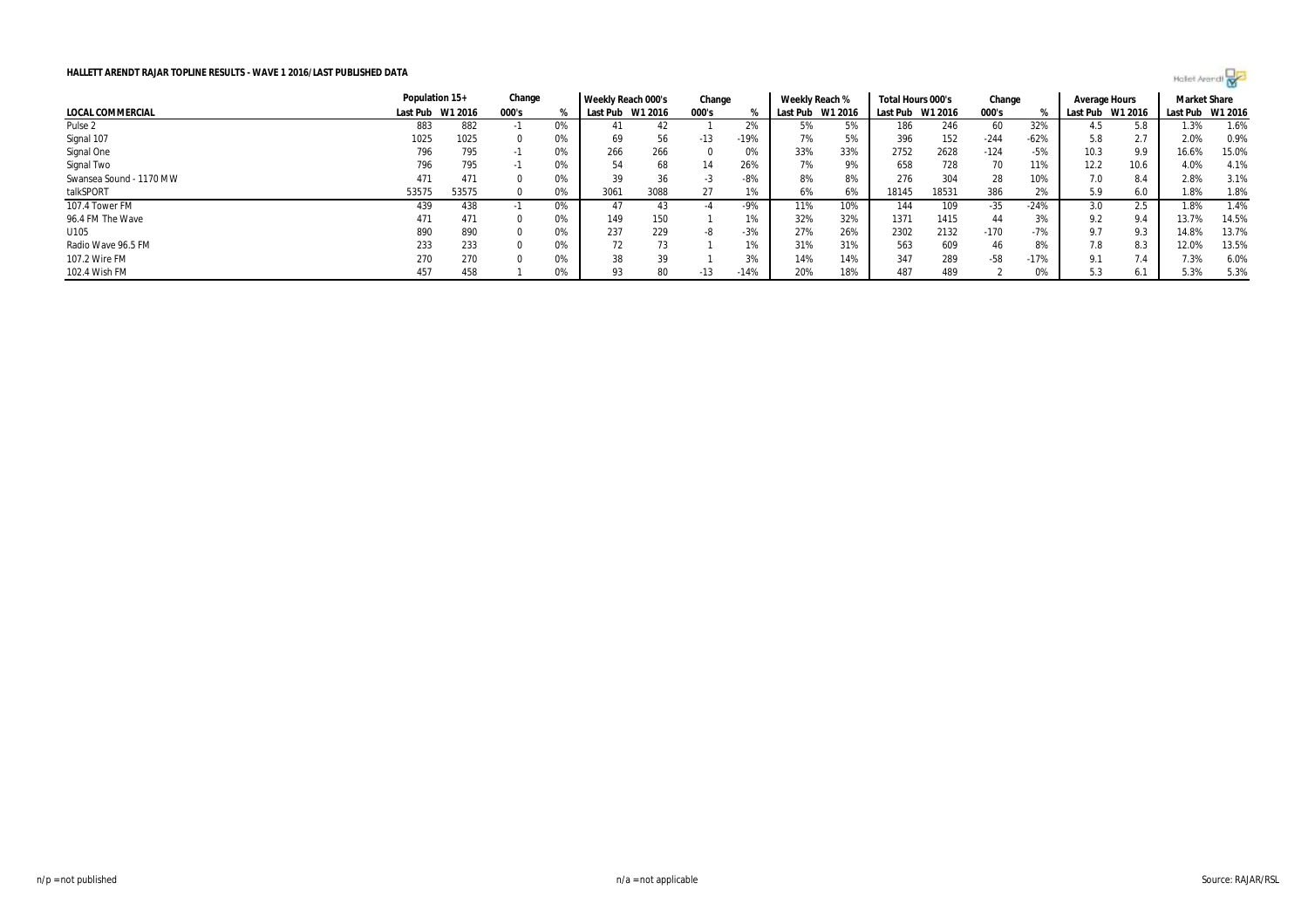| Hollet Arendt |  |
|---------------|--|

|                                                               | Population 15+ |              | Change            |          | Weekly Reach 000's |                | Change         |             | Weekly Reach % |           | Total Hours 000's |             | Change                  |                 | <b>Average Hours</b> |            | <b>Market Share</b> |               |
|---------------------------------------------------------------|----------------|--------------|-------------------|----------|--------------------|----------------|----------------|-------------|----------------|-----------|-------------------|-------------|-------------------------|-----------------|----------------------|------------|---------------------|---------------|
| LOCAL COMMERCIAL                                              | Last Pub       | W1 2016      | 000's             | %        | Last Pub W1 2016   |                | 000's          | %           | Last Pub       | W1 2016   | Last Pub          | W1 2016     | 000's                   | %               | Last Pub W1 2016     |            | Last Pub            | W1 2016       |
| Anglian Radio Group                                           | 1004           | 1004         | $\Omega$          | 0%       | 221                | 225            | $\overline{4}$ | 2%          | 22%            | 22%       | 1973              | 1991        | 18                      | 1%              | 8.9                  | 8.9        | 9.3%                | 9.2%          |
| THE BEACH                                                     | 180            | 180          | $\pmb{0}$         | 0%       | 63                 | 62             | $-1$           | $-2%$       | 35%            | 34%       | 622               | 625         | 3                       | 0%              | 9.9                  | 10.1       | 16.0%               | 16.0%         |
| Dream 100                                                     | 133            | 133          | $\Omega$          | 0%       | 39                 | 44             | 5              | 13%         | 29%            | 33%       | 389               | 437         | 48                      | 12%             | 10.0                 | 9.9        | 13.5%               | 14.9%         |
| North Norfolk Radio                                           | 92             | 91           | $-1$              | $-1%$    | 19                 | 16             | $-3$           | $-16%$      | 20%            | 18%       | 171               | 105         | $-66$                   | $-39%$          | 9.2                  | 6.5        | 8.4%                | 5.1%          |
| Norwich 99.9fm                                                | 331            | 331          | $\Omega$          | 0%       | 44                 | 44             | $\Omega$       | 0%          | 13%            | 13%       | 311               | 335         | 24                      | 8%              | 7.0                  | 7.7        | 4.4%                | 4.7%          |
| Town 102 FM                                                   | 288            | 288          | $\pmb{0}$         | 0%       | 57                 | 59             | $\overline{2}$ | 4%          | 20%            | 20%       | 480               | 489         | 9                       | 2%              | 8.5                  | 8.3        | 8.2%                | 8.0%          |
| 107.8 Arrow FM for Hastings                                   | 119            | 119          | $\Omega$          | 0%       | 18                 | 19             | $\mathbf{1}$   | 6%          | 15%            | 16%       | 103               | 109         | 6                       | 6%              | 5.9                  | 5.8        | 3.8%                | 4.0%          |
| <b>Total Celador Radio</b>                                    | 4000           | 3999         | $-1$              | 0%       | 616                | 619            | 3              | 0%          | 15%            | 15%       | 3875              | 3558        | $-317$                  | $-8%$           | 6.3                  | 5.7        | 4.6%                | 4.3%          |
| The Breeze (Basingstoke / Newbury and Andover)                | 294            | 294          | 0                 | 0%       | 39                 | 52             | 13             | 33%         | 13%            | 18%       | 275               | 373         | 98                      | 36%             | 7.0                  | 7.2        | 4.5%                | 6.2%          |
| The Breeze (Cheltenham                                        | 168            | 168          | $\Omega$          | 0%       | 22                 | 21             | $-1$           | $-5%$       | 13%            | 12%       | 119               | 172         | 53                      | 45%             | 5.5                  | 8.2        | 3.5%                | 4.9%          |
| The Breeze (Solent/East Hants and West Surrey)                | 1100           | 1100         | 0                 | 0%       | 65                 | 70             | 5              | 8%          | 6%             | 6%        | 331               | 303         | $-28$                   | $-8%$           | 5.1                  | 4.4        | 1.4%                | 1.3%          |
| The Breeze South Devon (surveyed as The Breeze (was Palm FM)) | 223            | 223          | $\Omega$          | 0%       | 40                 | 40             | $\mathbf 0$    | 0%          | 18%            | 18%       | 359               | 347         | $-12$                   | $-3%$           | 8.9                  | 8.6        | 7.0%                | 7.0%          |
| The Breeze South West (Bristol/Weston/Bath and West Wilts)    | 976            | 976          | $\Omega$          | 0%       | 78                 | 67             | $-11$          | $-14%$      | 8%             | 7%        | 452               | 326         | $-126$                  | $-28%$          | 5.8                  | 4.8        | 2.3%                | 1.7%          |
| The Breeze (Yeovil/Shaftesbury and Bridgwater)                | 295            | 294          | $-1$              | 0%       | 54                 | 47             | $-7$           | $-13%$      | 18%            | 16%       | 519               | 456         | $-63$                   | $-12%$          | 9.7                  | 9.7        | 7.6%                | 6.9%          |
| <b>Fire Radio</b>                                             | 319            | 319          | $\Omega$          | 0%       | 56                 | 54             | $-2$           | $-4%$       | 18%            | 17%       | 342               | 273         | $-69$                   | $-20%$          | 6.1                  | 5.0        | 4.9%                | 4.0%          |
| Sam FM Bristol (was JACK fm (Bristol))                        | 635            | 635          | $\Omega$          | 0%       | 93                 | 78             | $-15$          | $-16%$      | 15%            | 12%       | 396               | 338         | $-58$                   | $-15%$          | 4.3                  | 4.4        | 3.2%                | 2.9%          |
| Sam FM (South Coast) (was JACK fm South Coast)                | 1739           | 1740         | $\mathbf{1}$      | 0%       | 196                | 189            | $-7$           | $-4%$       | 11%            | 11%       | 978               | 808         | $-170$                  | $-17%$          | 5.0                  | 4.3        | 2.6%                | 2.3%          |
| Sam FM Swindon (Surveyed as JACK fm (Swindon))                | 205            | 206          | $\mathbf{1}$      | 0%       | 22                 | 22             | 0              | 0%          | 11%            | 11%       | 113               | 128         | 15                      | 13%             | 5.2                  | 5.7        | 2.7%                | 3.0%          |
| Central FM                                                    | 213            | 213          | $\mathbf 0$       | 0%       | 52                 | 58             | 6              | 12%         | 24%            | 27%       | 439               | 364         | $-75$                   | $-17%$          | 8.4                  | 6.3        | 10.6%               | 9.4%          |
| <b>Total Cheshire Radio</b>                                   | 378            | 377          | $-1$              | 0%       | 59                 | 56             | $-3$           | $-5%$       | 15%            | 15%       | 400               | 386         | $-14$                   | $-4%$           | 6.8                  | 6.9        | 5.5%                | 5.3%          |
| Cheshire's Silk 106.9                                         | 185            | 185          | $\mathbf 0$       | 0%       | 23                 | 23             | $\mathbf 0$    | 0%          | 12%            | 13%       | 87                | 72          | $-15$                   | $-17%$          | 3.8                  | 3.1        | 2.7%                | 2.3%          |
| Chester's Dee 106.3                                           | 192            | 192          | $\mathbf 0$       | 0%       | 36                 | 33             | $-3$           | $-8%$       | 19%            | 17%       | 313               | 313         | $\Omega$                | 0%              | 8.7                  | 9.6        | 7.7%                | 7.7%          |
| <b>Total CN Radio</b>                                         | 280            | 279          | $-1$              | 0%       | 110                | 110            | $\mathbf{0}$   | 0%          | 39%            | 39%       | 811               | 906         | 95                      | 12%             | 7.4                  | 8.3        | 15.3%               | 17.1%         |
| The Bay                                                       | 280            | 279          | $-1$              | 0%       | 100                | 99             | $-1$           | $-1%$       | 36%            | 35%       | 683               | 769         | 86                      | 13%             | 6.8                  | 7.8        | 12.9%               | 14.5%         |
| <b>Lakeland Radio</b>                                         | 51             | 51           | $\Omega$          | 0%       | 18                 | 19             | $\mathbf{1}$   | 6%          | 36%            | 38%       | 127               | 137         | 10                      | 8%              | 7.0                  | 7.1        | 12.7%               | 14.0%         |
| Communicorp UK                                                | 17799          | 17800        | $\mathbf{1}$      | 0%       | 3241               | 3235           | -6             | 0%          | 18%            | 18%       | 23254             | 22647       | $-607$                  | $-3%$           | 7.2                  | 7.0        | 7.0%                | 6.9%          |
| Capital Scotland                                              | 2795           | 2795         | $\mathbf 0$       | 0%       | 570                | 573            | $\mathbf{3}$   | 1%          | 20%            | 21%       | 3004              | 3358        | 354                     | 12%             | 5.3                  | 5.9        | 5.9%                | 6.6%          |
| <b>Capital South Wales</b>                                    | 1033           | 1033         | $\mathbf 0$       | 0%       | 161                | 170            | 9              | 6%          | 16%            | 16%       | 1024              | 761         | $-263$                  | $-26%$          | 6.4                  | 4.5        | 4.8%                | 3.7%          |
| <b>Heart North Wales</b>                                      | 725            | 726          | $\mathbf{1}$      | 0%       | 146                | 139            | $-7$           | $-5%$       | 20%            | 19%       | 928               | 1263        | 335                     | 36%             | 6.4                  | 9.1        | 6.3%                | 8.3%          |
| Heart Yorkshire                                               | 3138           | 3138         | $\Omega$          | 0%       | 389                | 402            | 13             | 3%          | 12%            | 13%       | 3014              | 2912        | $-102$                  | $-3%$           | 7.8                  | 7.2        | 5.3%                | 5.0%          |
| <b>Smooth Radio East Midlands</b>                             | 2484           | 2484         | $\boldsymbol{0}$  | 0%       | 396                | 380            | $-16$          | $-4%$       | 16%            | 15%       | 3106              | 2878        | $-228$                  | $-7%$           | 7.8                  | 7.6        | 6.6%                | 6.2%          |
| Smooth Radio North East                                       | 2286           | 2286         | $\mathbf 0$       | 0%       | 492                | 489            | $-3$           | $-1%$       | 22%            | 21%       | 4003              | 3687        | $-316$                  | $-8%$           | 8.1                  | 7.5        | 9.4%                | 8.9%          |
| Smooth Radio North West                                       | 5609           | 5609         | $\mathbf 0$       | 0%       | 992                | 1004           | 12             | 1%          | 18%            | 18%       | 7440              | 7171        | $-269$                  | $-4%$           | 7.5                  | 7.1        | 7.2%                | 7.1%          |
| XS Manchester (surveyed as 106.1 Real XS Manchester)          | 2930           | 2929         | $-1$              | 0%       | 111                | 93             | $-18$          | -16%        | 4%             | 3%        | 735               | 617         | -118                    | $-16%$          | 6.6                  | 6.6        | 1.4%                | 1.3%          |
| <b>Total Connect</b>                                          | 769            | 769          | $\Omega$          | 0%       | 42                 | 40             | $-2$           | $-5%$       | 5%             | 5%        | 300               | 289         | $-11$                   | $-4%$           | 7.2                  | 7.2        | 2.0%                | 1.8%          |
| <b>Connect DAB</b>                                            | 562            | 562          | $\boldsymbol{0}$  | 0%       | $\overline{2}$     | $\overline{2}$ | $\bf{0}$       | 0%          | $*$ %          | $*$ %     | 13                | 16          | $\overline{\mathbf{3}}$ | 23%             | 6.3                  | 8.3        | 0.1%                | 0.1%          |
| Connect FM (was Connect FM and Lite 106.8FM)                  | 442            | 442          | $\mathbf 0$       | 0%       | 40                 | 38             | $-2$           | $-5%$       | 9%             | 9%        | 287               | 273         | $-14$                   | $-5%$           | 7.2                  | 7.1        | 3.2%                | 3.0%          |
| Dilse 1035am                                                  | 11861          | 11860        | $-1$              | 0%       | 88                 | 32             | $-56$          | $-64%$      | 1%             | $*$ %     | 300               | 60          | $-240$                  | $-80%$          | 3.4                  | 1.9        | 0.1%                | $*$ %         |
| Radio Essex (Was Southend & Chelmsford)                       | 496            | 496          | $\Omega$          | 0%       | 35                 | 34             | $-1$           | $-3%$       | 7%             | 7%        | 339               | 281         | $-58$                   | $-17%$          | 9.6                  | 8.1        | 3.1%                | 2.7%          |
| <b>Radio Essex DAB</b>                                        | 1280           | 1279         | $-1$              | 0%       | 48                 | 44             | $-4$           | $-8%$       | 4%             | 3%        | 264               | 197         | $-67$                   | $-25%$          | 5.5                  | 4.5        | 1.0%                | 0.7%          |
| <b>Radio Exe</b>                                              | 198            | 198          | $\boldsymbol{0}$  | 0%       | 23                 | 26             | 3              | 13%         | 12%            | 13%       | 130               | 147         | 17                      | 13%             | 5.7                  | 5.7        | 3.3%                | 3.8%          |
| 3FM                                                           | 73             | 73           | $\Omega$          | 0%       | 28                 | 30             | $\overline{2}$ | 7%          | 39%            | 42%       | 256               | 295         | 39                      | 15%             | 9.0                  | 9.7        | 17.1%               | 19.1%         |
| <b>IOW Radio</b>                                              | 119            | 118          | $-1$              | $-1%$    | 40                 | 39             | $-1$           | $-3%$       | 33%            | 33%       | 254               | 290         | 36                      | 14%             | 6.4                  | 7.5        | 10.2%               | 11.7%         |
| 107 JACK fm Berkshire                                         | 236            | 236          | $\pmb{0}$         | 0%       | 21                 | 22             | $\overline{1}$ | 5%          | 9%             | 9%        | 89                | 68          | $-21$                   | $-24%$          | 4.3                  | 3.1        | 2.2%                | 1.7%          |
| JACKfm Oxfordshire                                            | 517            | 517          | $\Omega$          | 0%       | 123                | 113            | $-10$          | $-8%$       | 24%            | 22%       | 820               | 669         | $-151$                  | $-18%$          | 6.7                  | 5.9        | 8.0%                | 6.6%          |
| JACKfm 2 Oxford                                               | 505            | 504          | $-1$              | 0%       | 59                 | 50             | -9             | $-15%$      | 12%            | 10%       | 199               | 189         | $-10$                   | $-5%$           | 3.4                  | 3.8        | 2.0%                | 1.9%          |
| 106 JACKfm (Oxford)                                           | 517            | 517          | 0                 | 0%       | 82                 | 84             | $\overline{2}$ | 2%          | 16%            | 16%       | 622               | 480         | $-142$                  | $-23%$          | 7.6                  | 5.7        | 6.0%                | 4.7%          |
| Jazz FM (National)                                            |                |              |                   |          |                    |                |                |             |                |           |                   |             |                         |                 |                      |            |                     |               |
|                                                               |                |              |                   |          |                    |                |                |             |                |           |                   |             |                         |                 |                      |            |                     |               |
| Kingdom FM                                                    | 53575<br>288   | 53575<br>289 | 0<br>$\mathbf{1}$ | 0%<br>0% | 480<br>65          | 506<br>60      | 26<br>-5       | 5%<br>$-8%$ | 1%<br>22%      | 1%<br>21% | 2192<br>551       | 1968<br>533 | $-224$<br>$-18$         | $-10%$<br>$-3%$ | 4.6<br>8.5           | 3.9<br>8.9 | 0.2%<br>11.7%       | 0.2%<br>11.1% |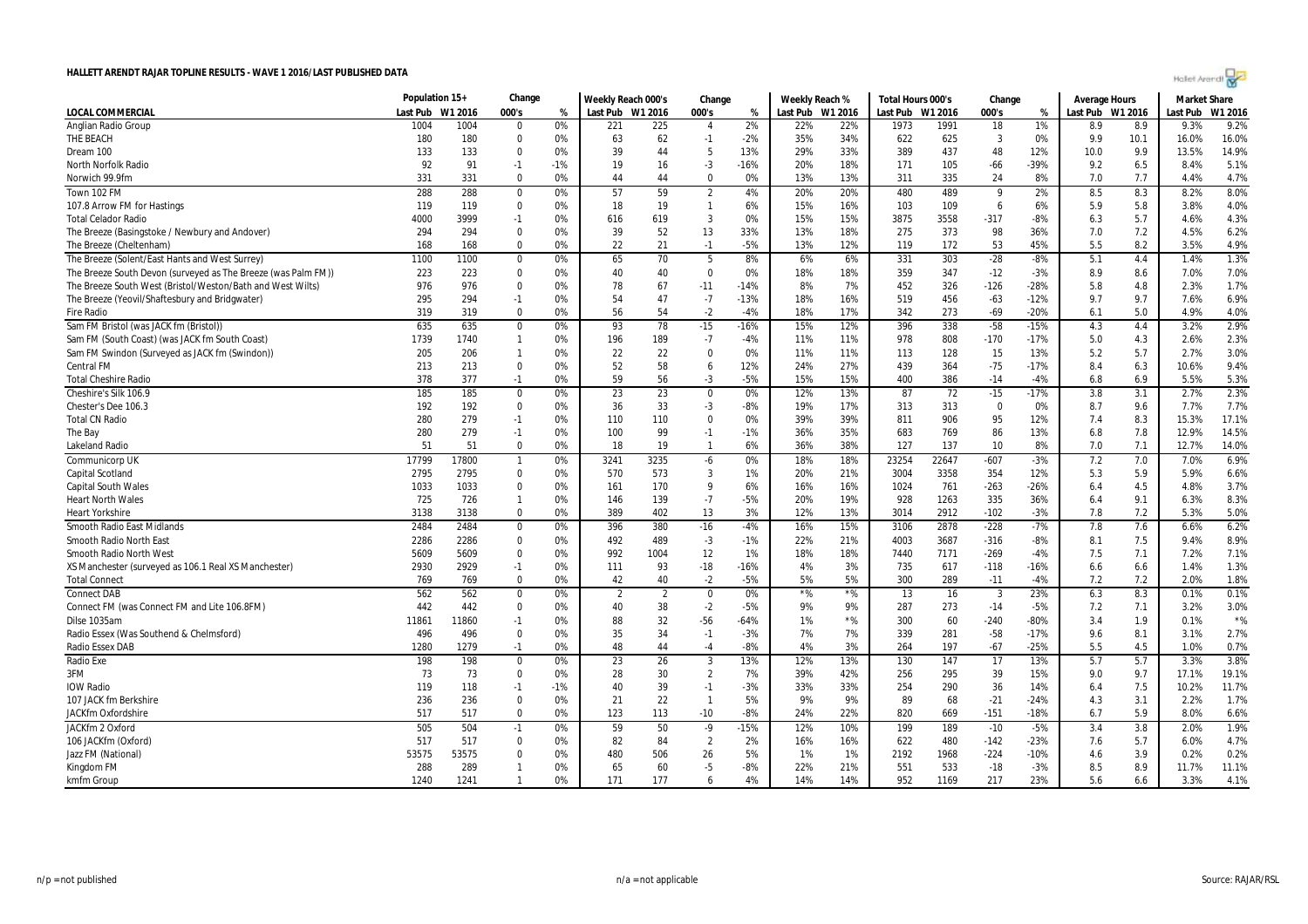| Holet Arendi |  |
|--------------|--|

|                                                                   | Population 15+ |         | Change                  |       | Weekly Reach 000's     |      | Change         |        | Weekly Reach % |                  | Total Hours 000's |      | Change                   |        | <b>Average Hours</b> |      | <b>Market Share</b> |         |
|-------------------------------------------------------------------|----------------|---------|-------------------------|-------|------------------------|------|----------------|--------|----------------|------------------|-------------------|------|--------------------------|--------|----------------------|------|---------------------|---------|
| LOCAL COMMERCIAL                                                  | Last Pub       | W1 2016 | 000's                   | %     | Last Pub W1 2016       |      | 000's          | %      |                | Last Pub W1 2016 | Last Pub W1 2016  |      | 000's                    | %      | Last Pub W1 2016     |      | Last Pub            | W1 2016 |
| kmfm East                                                         | 565            | 566     | 1                       | 0%    | 77                     | 83   | 6              | 8%     | 14%            | 15%              | 433               | 653  | 220                      | 51%    | 5.6                  | 7.9  | 3.5%                | 5.0%    |
| kmfm West                                                         | 675            | 675     | $\Omega$                | 0%    | 94                     | 94   | $\Omega$       | 0%     | 14%            | 14%              | 519               | 516  | $-3$                     | $-1%$  | 5.5                  | 5.5  | 3.2%                | 3.3%    |
| <b>Lincs FM Group</b>                                             | 2419           | 2419    | $\mathbf 0$             | 0%    | 616                    | 597  | $-19$          | $-3%$  | 25%            | 25%              | 6254              | 5742 | $-512$                   | $-8%$  | 10.2                 | 9.6  | 12.0%               | 11.3%   |
| Dearne FM                                                         | 237            | 237     | 0                       | 0%    | 50                     | 51   | $\mathbf{1}$   | 2%     | 21%            | 22%              | 384               | 402  | 18                       | 5%     | 7.7                  | 7.8  | 8.0%                | 8.7%    |
| KCFM                                                              | 439            | 439     | $\Omega$                | 0%    | 93                     | 88   | $-5$           | $-5%$  | 21%            | 20%              | 728               | 693  | $-35$                    | $-5%$  | 7.8                  | 7.8  | 7.6%                | 7.3%    |
| Lincs FM 102.2                                                    | 926            | 925     | $-1$                    | 0%    | 317                    | 301  | $-16$          | $-5%$  | 34%            | 33%              | 3939              | 3369 | $-570$                   | $-14%$ | 12.4                 | 11.2 | 18.7%               | 16.6%   |
| <b>Ridings FM</b>                                                 | 300            | 300     | $\boldsymbol{0}$        | 0%    | 43                     | 37   | -6             | $-14%$ | 14%            | 12%              | 267               | 255  | $-12$                    | $-4%$  | 6.3                  | 6.8  | 4.6%                | 4.6%    |
| <b>Rother FM</b>                                                  | 208            | 208     | $\mathbf 0$             | 0%    | 30                     | 24   | -6             | $-20%$ | 14%            | 11%              | 235               | 165  | $-70$                    | $-30%$ | 8.0                  | 7.0  | 5.4%                | 3.8%    |
| Trax FM                                                           | 374            | 374     | 0                       | 0%    | 83                     | 79   | $-4$           | $-5%$  | 22%            | 21%              | 694               | 571  | $-123$                   | $-18%$ | 8.3                  | 7.2  | 9.0%                | 7.7%    |
| Lyca Radio 1458am                                                 | 11861          | 11860   | $-1$                    | 0%    | 159                    | 62   | $-97$          | $-61%$ | 1%             | 1%               | 1523              | 194  | $-1329$                  | $-87%$ | 9.6                  | 3.1  | 0.7%                | 0.1%    |
| Radio Mansfield 103.2                                             | 159            | 159     | $\boldsymbol{0}$        | 0%    | 33                     | 31   | $-2$           | $-6%$  | 21%            | 19%              | 244               | 221  | $-23$                    | $-9%$  | 7.4                  | 7.2  | 7.4%                | 6.5%    |
| Manx Radio                                                        | 73             | 73      | $\mathbf 0$             | 0%    | 43                     | 42   | $-1$           | $-2%$  | 59%            | 58%              | 494               | 471  | $-23$                    | $-5%$  | 11.5                 | 11.3 | 33.0%               | 30.5%   |
| Mi-Soul                                                           | 11860          | 11861   | $\mathbf{1}$            | 0%    | 29                     | 29   | $\mathbf{0}$   | 0%     | $*$ %          | $*$ %            | 134               | 181  | 47                       | 35%    | 4.7                  | 6.3  | 0.1%                | 0.1%    |
| Oak FM                                                            | 321            | 321     | 0                       | 0%    | 24                     | 27   | $\mathbf{3}$   | 13%    | 8%             | 8%               | 147               | 170  | 23                       | 16%    | 6.0                  | 6.3  | 2.6%                | 3.1%    |
| Nation Broadcasting (South and West Wales) (was Town and Country) | 1728           | 1728    | $\Omega$                | 0%    | 289                    | 267  | $-22$          | $-8%$  | 17%            | 15%              | 2153              | 1913 | $-240$                   | $-11%$ | 7.4                  | 7.2  | 5.9%                | 5.3%    |
| 106.3 Bridge FM                                                   | 129            | 128     | $-1$                    | $-1%$ | 36                     | 33   | $-3$           | $-8%$  | 28%            | 26%              | 276               | 261  | $-15$                    | $-5%$  | 7.6                  | 7.9  | 9.9%                | 10.2%   |
| Radio Carmarthenshire and Scarlet FM                              | 130            | 130     | $\mathbf 0$             | 0%    | 32                     | 32   | $\Omega$       | 0%     | 25%            | 24%              | 279               | 269  | $-10$                    | $-4%$  | 8.6                  | 8.5  | 10.7%               | 10.5%   |
| Radio Ceredigion                                                  | 80             | 79      | $-1$                    | $-1%$ | 17                     | 16   | $-1$           | $-6%$  | 21%            | 21%              | 90                | 85   | $-5$                     | $-6%$  | 5.4                  | 5.2  | 5.0%                | 4.7%    |
| <b>Nation Radio</b>                                               | 1510           | 1510    | $\mathbf 0$             | 0%    | 150                    | 107  | $-43$          | $-29%$ | 10%            | 7%               | 872               | 613  | $-259$                   | $-30%$ | 5.8                  | 5.7  | 2.7%                | 2.1%    |
| 102.5 Radio Pembrokeshire                                         | 100            | 100     | $\Omega$                | 0%    | 36                     | 36   | $\mathbf 0$    | 0%     | 36%            | 36%              | 387               | 362  | $-25$                    | $-6%$  | 10.6                 | 10.0 | 16.9%               | 15.5%   |
| Swansea Bay Radio (surveyed as Nation Hits!)                      | 471            | 471     | $\boldsymbol{0}$        | 0%    | 31                     | 28   | $-3$           | $-10%$ | 7%             | 6%               | 143               | 144  | $\overline{\phantom{a}}$ | 1%     | 4.6                  | 5.1  | 1.4%                | 1.5%    |
| Original 106 (Aberdeen)                                           | 344            | 345     | $\mathbf{1}$            | 0%    | 80                     | 80   | $\mathbf 0$    | 0%     | 23%            | 23%              | 699               | 784  | 85                       | 12%    | 8.7                  | 9.8  | 11.3%               | 12.6%   |
| <b>Total Orion Midlands</b>                                       | 6435           | 6438    | 3                       | 0%    | 1309                   | 1268 | $-41$          | $-3%$  | 20%            | 20%              | 9741              | 9281 | $-460$                   | $-5%$  | 7.4                  | 7.3  | 8.5%                | 8.3%    |
| Free Radio FM (Birmingham & Black Country) (was BRMB and Beacon)  | 2590           | 2591    | $\mathbf{1}$            | 0%    | 401                    | 392  | $-9$           | $-2%$  | 15%            | 15%              | 2396              | 2605 | 209                      | 9%     | 6.0                  | 6.6  | 5.6%                | 6.4%    |
| Free Radio 80s (Birmingham & Black Country)                       | 2590           | 2591    | $\mathbf{1}$            | 0%    | 84                     | 102  | 18             | 21%    | 3%             | 4%               | 345               | 370  | 25                       | 7%     | 4.1                  | 3.6  | 0.8%                | 0.9%    |
| Free Radio FM (Coventry & Warwickshire) (was Mercia)              | 688            | 688     | 0                       | 0%    | 138                    | 116  | $-22$          | $-16%$ | 20%            | 17%              | 1162              | 1010 | $-152$                   | $-13%$ | 8.4                  | 8.7  | 10.9%               | 10.0%   |
| Free Radio 80s (Coventry & Warwickshire)                          | 688            | 688     | 0                       | 0%    | 39                     | 28   | $-11$          | $-28%$ | 6%             | 4%               | 264               | 96   | $-168$                   | $-64%$ | 6.8                  | 3.4  | 2.5%                | 1.0%    |
| Free Radio FM (Herefordshire & Worcestershire) (was Wyvern)       | 475            | 475     | $\Omega$                | 0%    | 102                    | 97   | $-5$           | $-5%$  | 21%            | 21%              | 762               | 766  | $\overline{4}$           | 1%     | 7.5                  | 7.9  | 8.2%                | 8.1%    |
| Free Radio 80s (Herefordshire & Worcestershire)                   | 474            | 474     | $\Omega$                | 0%    | $\boldsymbol{\Lambda}$ | 12   | 8              | 200%   | 1%             | 2%               | 5                 | 71   | 66                       | 1320%  | 1.4                  | 6.1  | 0.1%                | 0.7%    |
| Free Radio FM (Shropshire) (was Beacon)                           | 377            | 377     | $\Omega$                | 0%    | 94                     | 90   | $-4$           | $-4%$  | 25%            | 24%              | 657               | 688  | 31                       | 5%     | 7.0                  | 7.7  | 8.1%                | 8.7%    |
| Free Radio 80s (Shropshire)                                       | 377            | 377     | $\mathbf 0$             | 0%    | 18                     | 21   | $\mathbf{3}$   | 17%    | 5%             | 6%               | 166               | 167  |                          | 1%     | 9.3                  | 8.1  | 2.1%                | 2.1%    |
| Gem 106 (East Midlands)                                           | 2397           | 2401    | 4                       | 0%    | 496                    | 476  | $-20$          | $-4%$  | 21%            | 20%              | 3715              | 3517 | $-198$                   | $-5%$  | 7.5                  | 7.4  | 8.2%                | 7.8%    |
| Panjab Radio                                                      | 11860          | 11861   | $\mathbf{1}$            | 0%    | 77                     | 75   | $-2$           | $-3%$  | 1%             | 1%               | 401               | 330  | $-71$                    | $-18%$ | 5.2                  | 4.4  | 0.2%                | 0.2%    |
| Radio Plymouth                                                    | 259            | 259     | $\mathbf 0$             | 0%    | 34                     | 36   | $\overline{2}$ | 6%     | 13%            | 14%              | 189               | 198  | $\mathbf{q}$             | 5%     | 5.5                  | 5.4  | 3.2%                | 3.3%    |
| Premier Christian Radio                                           | 11861          | 11860   | $-1$                    | 0%    | 143                    | 159  | 16             | 11%    | 1%             | 1%               | 1273              | 1811 | 538                      | 42%    | 8.9                  | 11.4 | 0.6%                | 0.9%    |
| <b>Total Q Radio</b>                                              | 1184           | 1185    | $\mathbf{1}$            | 0%    | 258                    | 248  | $-10$          | $-4%$  | 22%            | 21%              | 1644              | 1790 | 146                      | 9%     | 6.4                  | 7.2  | 7.6%                | 8.2%    |
| Q Belfast's City Beat (was Citybeat 96.7/102.5FM)                 | 569            | 568     | $-1$                    | 0%    | 132                    | 127  | -5             | -4%    | 23%            | 22%              | 814               | 910  | 96                       | 12%    | 6.2                  | 7.2  | 8.1%                | 8.8%    |
| Q Radio                                                           | 615            | 617     | $\overline{2}$          | 0%    | 126                    | 121  | $-5$           | -4%    | 20%            | 20%              | 830               | 880  | 50                       | 6%     | 6.6                  | 7.3  | 7.2%                | 7.7%    |
| <b>Total Quidem</b>                                               | 1018           | 1019    | $\mathbf{1}$            | 0%    | 140                    | 138  | $-2$           | $-1%$  | 14%            | 14%              | 942               | 1048 | 106                      | 11%    | 6.7                  | 7.6  | 5.2%                | 5.9%    |
| 107.6 Banbury Sound                                               | 84             | 84      | $\Omega$                | 0%    | 16                     | 15   | $-1$           | $-6%$  | 19%            | 18%              | 121               | 128  | $\overline{7}$           | 6%     | 7.5                  | 8.6  | 8.0%                | 8.0%    |
|                                                                   | 78             | 79      | $\mathbf{1}$            | 1%    | 25                     | 24   | $-1$           | $-4%$  | 32%            | 30%              | 198               | 183  | $-15$                    | $-8%$  | 8.0                  | 7.7  | 12.6%               | 12.3%   |
| Rugby FM                                                          | 306            |         | $\mathbf 0$             | 0%    | 20                     | 20   | $\mathbf{0}$   | 0%     | 7%             | 7%               |                   |      |                          | $-9%$  |                      | 3.0  | 1.5%                | 1.5%    |
| 96.2FM Touchradio - Coventry                                      |                | 306     |                         |       |                        |      |                |        |                |                  | 66                | 60   | -6                       |        | 3.2                  |      |                     |         |
| <b>Touch FM Staffs</b>                                            | 256            | 257     | $\mathbf{1}$            | 0%    | 34                     | 31   | $-3$           | -9%    | 13%            | 12%              | 227               | 279  | 52                       | 23%    | 6.8                  | 8.9  | 4.4%                | 5.3%    |
| 102FM Touchradio - Warks, Worcs, Cotswolds                        | 293            | 293     | $\mathbf 0$<br>$\Omega$ | 0%    | 45                     | 48   | 3              | 7%     | 15%            | 16%              | 329               | 399  | 70                       | 21%    | 7.3                  | 8.3  | 6.0%                | 7.7%    |
| 96.2 The Revolution                                               | 480            | 480     |                         | 0%    | 20                     | 21   | $\mathbf{1}$   | 5%     | 4%             | 4%               | 132               | 181  | 49                       | 37%    | 6.6                  | 8.8  | 1.6%                | 2.3%    |
| 107.5 Sovereign Radio                                             | 156            | 156     | $\mathbf 0$             | 0%    | 21                     | 22   | -1             | 5%     | 13%            | 14%              | 188               | 207  | 19                       | 10%    | 9.1                  | 9.4  | 5.3%                | 5.4%    |
| Sunrise Radio                                                     | 11861          | 11860   | $-1$                    | 0%    | 215                    | 269  | 54             | 25%    | 2%             | 2%               | 754               | 917  | 163                      | 22%    | 3.5                  | 3.4  | 0.4%                | 0.5%    |
| Time FM 107.5                                                     | 452            | 452     | $\mathbf 0$             | 0%    | 20                     | 25   | 5              | 25%    | 5%             | 5%               | 284               | 308  | 24                       | 8%     | 13.9                 | 12.5 | 5.4%                | 5.4%    |
| <b>Tindle Radio Group</b>                                         | 140            | 139     | $-1$                    | $-1%$ | 78                     | 84   | 6              | 8%     | 56%            | 61%              | 1084              | 1205 | 121                      | 11%    | 13.9                 | 14.3 | 37.4%               | 40.2%   |
| Channel 103 FM                                                    | 87             | 86      | $-1$                    | $-1%$ | 46                     | 52   | 6              | 13%    | 53%            | 60%              | 563               | 679  | 116                      | 21%    | 12.2                 | 13.0 | 31.9%               | 35.4%   |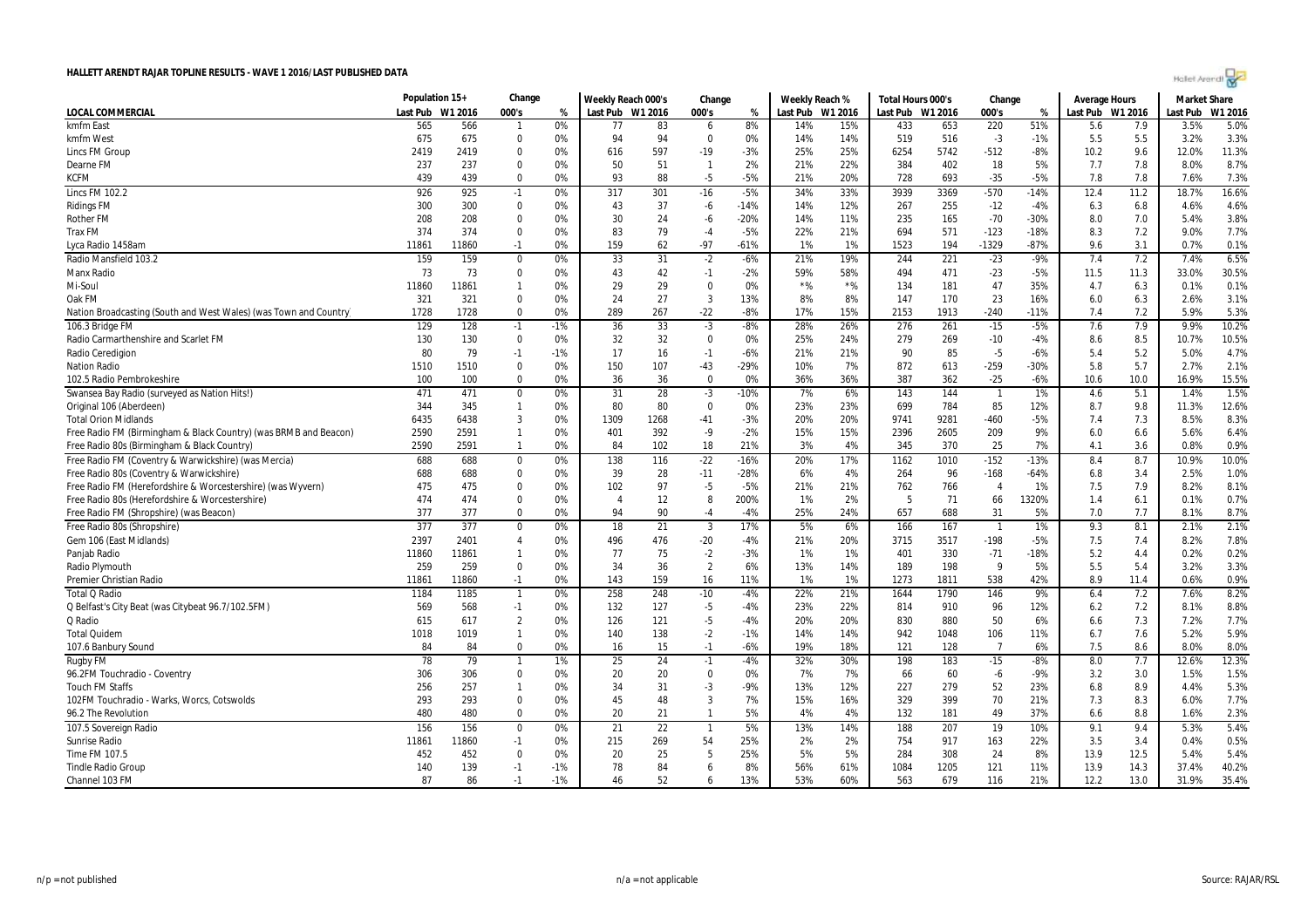|                            | Population 15+   |       | Change |       | Weekly Reach 000's |     | Change |        | Weekly Reach %   |       | Total Hours 000's |         | Change |               | Average Hours |         | <b>Market Share</b> |         |
|----------------------------|------------------|-------|--------|-------|--------------------|-----|--------|--------|------------------|-------|-------------------|---------|--------|---------------|---------------|---------|---------------------|---------|
| LOCAL COMMERCIAL           | Last Pub W1 2016 |       | 000's  | %     | Last Pub W1 2016   |     | 000's  | %      | Last Pub W1 2016 |       | Last Pub          | W1 2016 | 000's  | $\frac{1}{2}$ | Last Pub      | W1 2016 | Last Pub            | W1 2016 |
| Island FM 104.7            | 53               | 52    | -1     | $-2%$ | 32                 | 32  | - 0    | 0%     | 60%              | 62%   | 521               | 526     |        | 1%            | 16.4          | 16.2    | 46.1%               | 48.5%   |
| UCB 1 (surveyed as UCB UK) | 53575            | 53575 |        | 0%    | 236                | 121 | $-115$ | $-49%$ | $*$ %            | $*$ % | 1701              | 1069    | $-632$ | $-37%$        | 7.2           | 8.8     | 0.2%                | 0.1%    |
| <b>Total UKRD</b>          | 3601             | 3602  |        | 0%    | 940                | 940 |        | 0%     | 26%              | 26%   | 6712              | 7228    | 516    | 8%            | 7.1           | 7.7     | 9.0%                | 9.8%    |
| The Bee                    | 450              | 449   | $-1$   | 0%    | 47                 | 43  | -4     | -9%    | 10%              | 9%    | 350               | 315     | $-35$  | $-10%$        | 7.4           | 7.4     | 4.6%                | 4.0%    |
| 2BR                        | 180              | 179   |        | -1%   | 62                 | 59  | -3     | $-5%$  | 35%              | 33%   | 393               | 354     | $-39$  | $-10%$        | 6.3           | 6.0     | 12.7%               | 12.4%   |
| Eagle Radio                | 541              | 542   |        | 0%    | 136                | 126 | $-10$  | $-7%$  | 25%              | 23%   | 894               | 816     | $-78$  | $-9%$         | 6.6           | 6.5     | 7.6%                | 7.5%    |
| <b>KL.FM 96.7</b>          | 184              | 184   |        | 0%    | 60                 | 61  |        | 2%     | 33%              | 33%   | 562               | 565     |        | 1%            | 9.3           | 9.3     | 13.5%               | 13.7%   |
| Minster FM                 | 309              | 309   |        | 0%    | 79                 | 73  | -6     | -8%    | 26%              | 24%   | 478               | 389     | -89    | $-19%$        | 6.1           | 5.4     | 7.8%                | 6.7%    |
| Mix 96                     | 128              | 127   | $-1$   | $-1%$ | 46                 | 45  |        | $-2%$  | 36%              | 35%   | 350               | 329     | $-21$  | $-6%$         | 7.7           | 7.4     | 12.7%               | 12.4%   |
| Pirate FM                  | 488              | 487   | $-1$   | 0%    | 165                | 166 |        | 1%     | 34%              | 34%   | 1380              | 1405    | 25     | 2%            | 8.4           | 8.4     | 11.7%               | 11.7%   |
| Spire FM                   | 120              | 119   | $-1$   | $-1%$ | 39                 | 36  | $-3$   | $-8%$  | 32%              | 30%   | 290               | 308     | 18     | 6%            | 7.5           | 8.6     | 11.2%               | 13.1%   |
| Spirit FM                  | 219              | 217   | -2     | -1%   | 53                 |     |        | -4%    | 24%              | 23%   | 315               | 361     | 46     | 15%           | 6.0           |         | 7.0%                | 8.1%    |
| <b>Star North East</b>     | 386              | 386   |        | 0%    | 44                 | 50  |        | 14%    | 11%              | 13%   | 441               | 524     | 83     | 19%           | 10.1          | 10.5    | 5.7%                | 6.7%    |
| 97.2 Stray FM              | 141              | 141   |        | 0%    | 43                 | 46  |        | 7%     | 30%              | 33%   | 281               | 292     | 11     | 4%            | 6.6           | 6.3     | 9.3%                | 9.7%    |
| Sun FM                     | 269              | 269   |        | 0%    | 75                 |     |        | $-5%$  | 28%              | 27%   | 498               | 441     | $-57$  | $-11%$        | 6.7           | 6.2     | 9.5%                | 8.2%    |
| <b>Wessex FM</b>           | 125              | 123   | $-2$   | $-2%$ | 56                 | 55  |        | $-2%$  | 45%              | 45%   | 524               | 525     |        | 0%            | 9.4           | 9.6     | 16.6%               | 17.0%   |
| Yorkshire Coast Radio      | 113              | 112   | $-1$   | $-1%$ | 51                 | 49  | -2     | -4%    | 46%              | 44%   | 499               | 507     |        | 2%            | 9.7           | 10.3    | 21.6%               | 22.2%   |
| Wave 102                   | 145              | 145   |        | 0%    | 25                 | 24  |        | -4%    | 17%              | 16%   | 160               | 152     |        | $-5%$         | 6.3           | 6.4     | 7.1%                | 7.3%    |
| The Wireless from Age UK   | 11860            | 11861 |        |       | 24                 | 29  |        | 21%    | $*$ %            | $*$ % | 55                | 220     | 165    | 300%          | 2.2           | 7.7     |                     | 0.1%    |
| Radio Yorkshire            | 4519             | 4519  |        | 0%    | 52                 | 46  |        | $-12%$ | 1%               | 1%    | 123               | 175     | 52     | 42%           | 2.4           | 3.8     | 0.1%                | 0.2%    |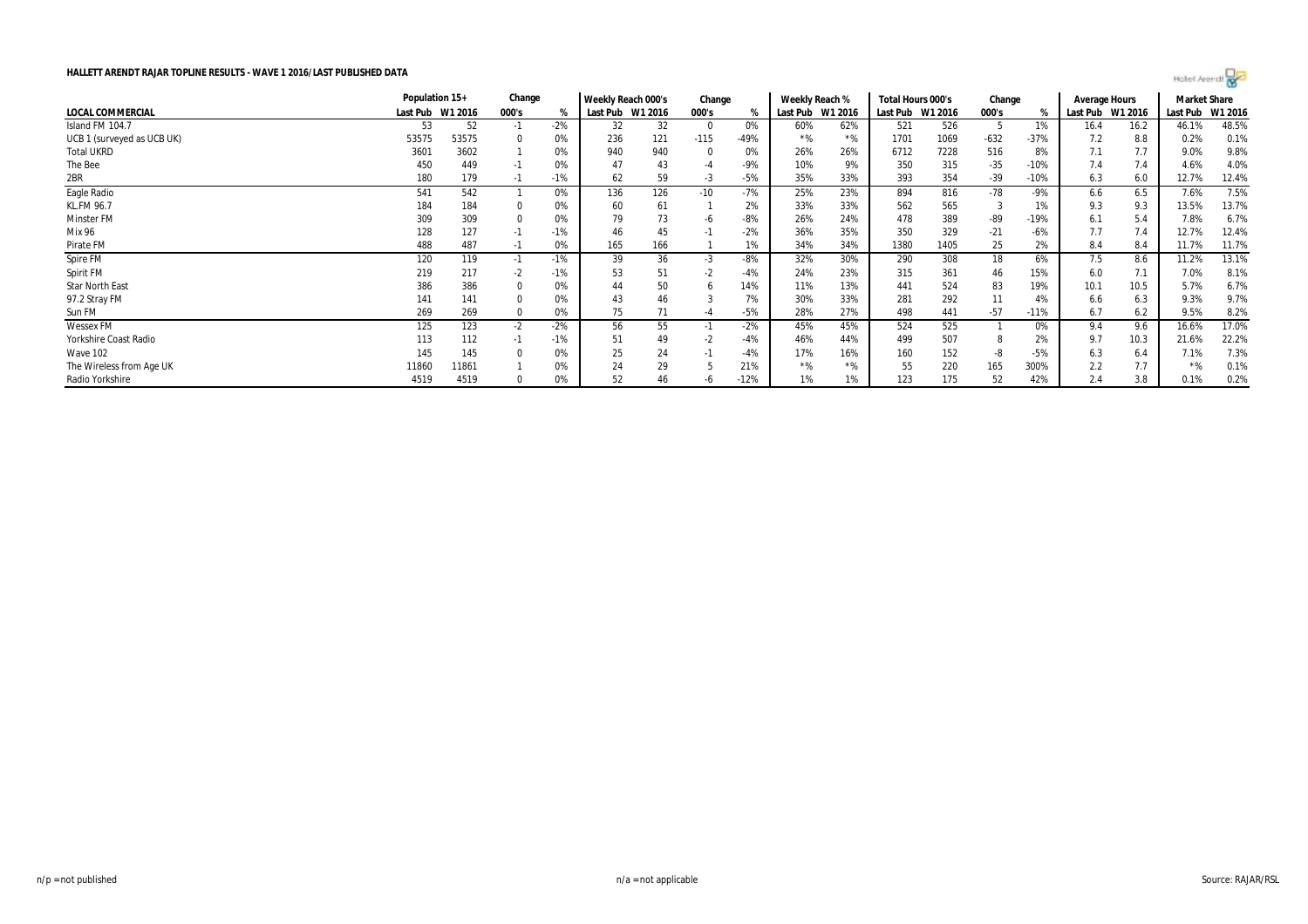|  | Holet Arendi |  |
|--|--------------|--|
|  |              |  |

|                                        |          | Population 15+<br>Change |             |       | Weekly Reach 000's |      | Change                  |        | Weekly Reach %   |     | Total Hours 000's |         | Change      |        | <b>Average Hours</b> |      | <b>Market Share</b> |         |
|----------------------------------------|----------|--------------------------|-------------|-------|--------------------|------|-------------------------|--------|------------------|-----|-------------------|---------|-------------|--------|----------------------|------|---------------------|---------|
| <b>LOCAL COMMERCIAL</b>                | Last Pub | W1 2016                  | 000's       | %     | Last Pub W1 2016   |      | 000's                   | %      | Last Pub W1 2016 |     | Last Pub          | W1 2016 | 000's       | %      | Last Pub W1 2016     |      | Last Pub            | W1 2016 |
| <b>BBC Local Radio in England</b>      | 43331    | 43331                    | $\Omega$    | 0%    | 6430               | 6573 | 143                     | 2%     | 15%              | 15% | 55922             | 57045   | 1123        | 2%     | 8.7                  | 8.7  | 6.8%                | 7.0%    |
| <b>BBC Radio Berkshire</b>             | 822      | 822                      | $\Omega$    | 0%    | 120                | 113  | $-7$                    | $-6%$  | 15%              | 14% | 928               | 740     | $-188$      | $-20%$ | 7.7                  | 6.5  | 5.8%                | 4.7%    |
| <b>BBC Radio Bristol</b>               | 896      | 896                      | $\Omega$    | 0%    | 136                | 164  | 28                      | 21%    | 15%              | 18% | 919               | 1187    | 268         | 29%    | 6.7                  | 7.3  | 5.2%                | 6.6%    |
| <b>BBC Radio Cambridgeshire</b>        | 745      | 744                      | $-1$        | 0%    | 96                 | 122  | 26                      | 27%    | 13%              | 16% | 863               | 1127    | 264         | 31%    | 9.0                  | 9.3  | 5.5%                | 7.4%    |
| <b>BBC Radio Cornwall</b>              | 463      | 462                      | $-1$        | 0%    | 141                | 142  | $\overline{1}$          | 1%     | 30%              | 31% | 1840              | 1633    | $-207$      | $-11%$ | 13.1                 | 11.5 | 16.1%               | 14.7%   |
| <b>BBC Coventry and Warwickshire</b>   | 697      | 697                      | $\Omega$    | 0%    | 94                 | 88   | $-6$                    | $-6%$  | 13%              | 13% | 665               | 515     | $-150$      | $-23%$ | 7.1                  | 5.9  | 6.1%                | 5.1%    |
| <b>BBC Radio Cumbria</b>               | 405      | 405                      | $\Omega$    | 0%    | 121                | 127  | 6                       | 5%     | 30%              | 31% | 1070              | 1146    | 76          | 7%     | 8.9                  | 9.0  | 12.1%               | 13.7%   |
| <b>BBC Radio Derby</b>                 | 654      | 654                      | $\mathbf 0$ | 0%    | 143                | 156  | 13                      | 9%     | 22%              | 24% | 1225              | 1419    | 194         | 16%    | 8.5                  | 9.1  | 9.2%                | 10.0%   |
| <b>BBC Radio Devon</b>                 | 975      | 975                      | $\Omega$    | 0%    | 169                | 194  | 25                      | 15%    | 17%              | 20% | 1646              | 2095    | 449         | 27%    | 9.8                  | 10.8 | 7.6%                | 9.6%    |
| <b>BBC</b> Essex                       | 1298     | 1297                     | $-1$        | 0%    | 213                | 229  | 16                      | 8%     | 16%              | 18% | 2223              | 2750    | 527         | 24%    | 10.4                 | 12.0 | 8.0%                | 9.6%    |
| <b>BBC Radio Gloucestershire</b>       | 503      | 502                      | $-1$        | 0%    | 70                 | 79   | 9                       | 13%    | 14%              | 16% | 379               | 733     | 354         | 93%    | 5.4                  | 9.3  | 3.7%                | 6.6%    |
| <b>BBC Hereford &amp; Worcester</b>    | 505      | 505                      | $\mathbf 0$ | 0%    | 99                 | 112  | 13                      | 13%    | 20%              | 22% | 1050              | 1015    | $-35$       | $-3%$  | 10.6                 | 9.1  | 10.3%               | 9.8%    |
| <b>BBC Radio Humberside</b>            | 764      | 763                      | -1          | 0%    | 170                | 171  | $\overline{\mathbf{1}}$ | 1%     | 22%              | 22% | 1455              | 1326    | $-129$      | $-9%$  | 8.6                  | 7.8  | 9.0%                | 8.4%    |
| <b>BBC Radio Kent</b>                  | 1472     | 1472                     | $\Omega$    | 0%    | 232                | 203  | $-29$                   | $-13%$ | 16%              | 14% | 1992              | 2262    | 270         | 14%    | 8.6                  | 11.1 | 6.0%                | 6.7%    |
| <b>BBC Radio Lancashire</b>            | 1185     | 1185                     | $\Omega$    | 0%    | 200                | 213  | 13                      | 7%     | 17%              | 18% | 1382              | 1305    | $-77$       | $-6%$  | 6.9                  | 6.1  | 6.8%                | 6.2%    |
| <b>BBC Radio Leeds</b>                 | 1639     | 1638                     | $-1$        | 0%    | 210                | 220  | 10                      | 5%     | 13%              | 13% | 1349              | 1532    | 183         | 14%    | 6.4                  | 7.0  | 4.7%                | 5.1%    |
| <b>BBC Radio Leicester</b>             | 840      | 839                      | $-1$        | 0%    | 118                | 121  | 3                       | 3%     | 14%              | 14% | 918               | 1005    | 87          | 9%     | 7.8                  | 8.3  | 6.4%                | 7.1%    |
| <b>BBC Radio Lincolnshire</b>          | 551      | 551                      | $\mathbf 0$ | 0%    | 82                 | 96   | 14                      | 17%    | 15%              | 17% | 1098              | 1187    | 89          | 8%     | 13.3                 | 12.3 | 8.9%                | 10.0%   |
| BBC Radio London (was BBC London 94.9) | 11861    | 11860                    | $-1$        | 0%    | 525                | 354  | $-171$                  | $-33%$ | 4%               | 3%  | 2862              | 2310    | $-552$      | $-19%$ | 5.5                  | 6.5  | 1.4%                | 1.2%    |
| <b>BBC Radio Manchester</b>            | 2218     | 2217                     | $-1$        | 0%    | 207                | 176  | $-31$                   | $-15%$ | 9%               | 8%  | 1720              | 1134    | -586        | $-34%$ | 8.3                  | 6.5  | 4.3%                | 3.1%    |
| <b>BBC Radio Merseyside</b>            | 1670     | 1669                     | $-1$        | 0%    | 280                | 286  | 6                       | 2%     | 17%              | 17% | 3745              | 3590    | $-155$      | $-4%$  | 13.4                 | 12.5 | 12.0%               | 11.4%   |
| <b>BBC Radio Newcastle</b>             | 1441     | 1441                     | $\mathbf 0$ | 0%    | 272                | 282  | 10                      | 4%     | 19%              | 20% | 1930              | 1881    | $-49$       | $-3%$  | 7.1                  | 6.7  | 7.3%                | 7.6%    |
| <b>BBC Radio Norfolk</b>               | 778      | 777                      | -1          | 0%    | 202                | 202  | $\Omega$                | 0%     | 26%              | 26% | 1961              | 1869    | $-92$       | $-5%$  | 9.7                  | 9.2  | 11.0%               | 10.6%   |
| <b>BBC Radio Northampton</b>           | 490      | 490                      | $\mathbf 0$ | 0%    | 80                 | 87   | $\overline{7}$          | 9%     | 16%              | 18% | 1059              | 916     | $-143$      | $-14%$ | 13.2                 | 10.6 | 10.4%               | 9.3%    |
| <b>BBC Radio Nottingham</b>            | 804      | 803                      | $-1$        | 0%    | 176                | 174  | $-2$                    | $-1%$  | 22%              | 22% | 1584              | 1752    | 168         | 11%    | 9.0                  | 10.1 | 10.4%               | 11.5%   |
| <b>BBC Radio Oxford</b>                | 532      | 531                      | $-1$        | 0%    | 83                 | 81   | $-2$                    | $-2%$  | 16%              | 15% | 679               | 633     | $-46$       | $-7%$  | 8.2                  | 7.8  | 6.4%                | 6.0%    |
| <b>BBC Radio Sheffield</b>             | 1297     | 1297                     | $\mathbf 0$ | 0%    | 220                | 233  | 13                      | 6%     | 17%              | 18% | 1580              | 2234    | 654         | 41%    | 7.2                  | 9.6  | 6.5%                | 9.0%    |
| <b>BBC Radio Shropshire</b>            | 397      | 397                      | $\Omega$    | 0%    | 101                | 92   | -9                      | $-9%$  | 25%              | 23% | 1240              | 916     | $-324$      | $-26%$ | 12.3                 | 9.9  | 13.9%               | 11.3%   |
| <b>Total BBC Radio Solent</b>          | 1778     | 1778                     | $\Omega$    | 0%    | 269                | 261  | -8                      | $-3%$  | 15%              | 15% | 2592              | 2814    | 222         | 9%     | 9.7                  | 10.8 | 6.9%                | 7.5%    |
| <b>BBC Somerset</b>                    | 451      | 449                      | $-2$        | 0%    | 49                 | 55   | 6                       | 12%    | 11%              | 12% | 394               | 498     | 104         | 26%    | 8.0                  | 9.1  | 3.9%                | 4.8%    |
| <b>BBC Radio Stoke</b>                 | 614      | 615                      | -1          | 0%    | 130                | 118  | $-12$                   | $-9%$  | 21%              | 19% | 1164              | 1283    | 119         | 10%    | 8.9                  | 10.8 | 9.5%                | 9.8%    |
| <b>BBC Radio Suffolk</b>               | 541      | 540                      | $-1$        | 0%    | 110                | 104  | -6                      | $-5%$  | 20%              | 19% | 1151              | 960     | $-191$      | $-17%$ | 10.5                 | 9.3  | 9.9%                | 7.7%    |
| <b>BBC Sussex and BBC Surrey</b>       | 2568     | 2568                     | $\Omega$    | 0%    | 258                | 263  | 5                       | 2%     | 10%              | 10% | 1723              | 1903    | 180         | 10%    | 6.7                  | 7.2  | 3.2%                | 3.6%    |
| <b>BBC Radio Tees</b>                  | 791      | 791                      | $\mathbf 0$ | 0%    | 109                | 148  | 39                      | 36%    | 14%              | 19% | 871               | 1349    | 478         | 55%    | 8.0                  | 9.1  | 5.8%                | 9.0%    |
| <b>BBC Three Counties Radio</b>        | 1353     | 1353                     | $\mathbf 0$ | 0%    | 148                | 162  | 14                      | 9%     | 11%              | 12% | 1104              | 1403    | 299         | 27%    | 7.5                  | 8.6  | 4.5%                | 5.8%    |
| BBC WM (Birmingham & Black Country)    | 2370     | 2370                     | $\mathbf 0$ | 0%    | 231                | 225  | $-6$                    | $-3%$  | 10%              | 9%  | 1922              | 1662    | $-260$      | $-14%$ | 8.3                  | 7.4  | 5.1%                | 4.6%    |
| <b>BBC Radio Wiltshire/Swindon</b>     | 577      | 576                      | $-1$        | 0%    | 72                 | 79   | $\overline{7}$          | 10%    | 13%              | 14% | 490               | 490     | $\mathbf 0$ | 0%     | 6.8                  | 6.2  | 4.2%                | 4.0%    |
| <b>BBC Radio York</b>                  | 532      | 533                      |             | 0%    | 84                 | 81   | $-3$                    | $-4%$  | 16%              | 15% | 769               | 744     | $-25$       | $-3%$  | 9.2                  | 9.2  | 6.9%                | 6.8%    |
| <b>BBC Radio Guernsey</b>              | 53       | 52                       | $-1$        | $-2%$ | 20                 | 19   | $-1$                    | $-5%$  | 39%              | 37% | 232               | 206     | $-26$       | $-11%$ | 11.3                 | 10.7 | 20.5%               | 19.0%   |
| <b>BBC Radio Jersey</b>                | 87       | 86                       | $-1$        | $-1%$ | 29                 | 27   | $-2$                    | $-7%$  | 34%              | 32% | 281               | 259     | $-22$       | $-8%$  | 9.6                  | 9.4  | 15.9%               | 13.5%   |